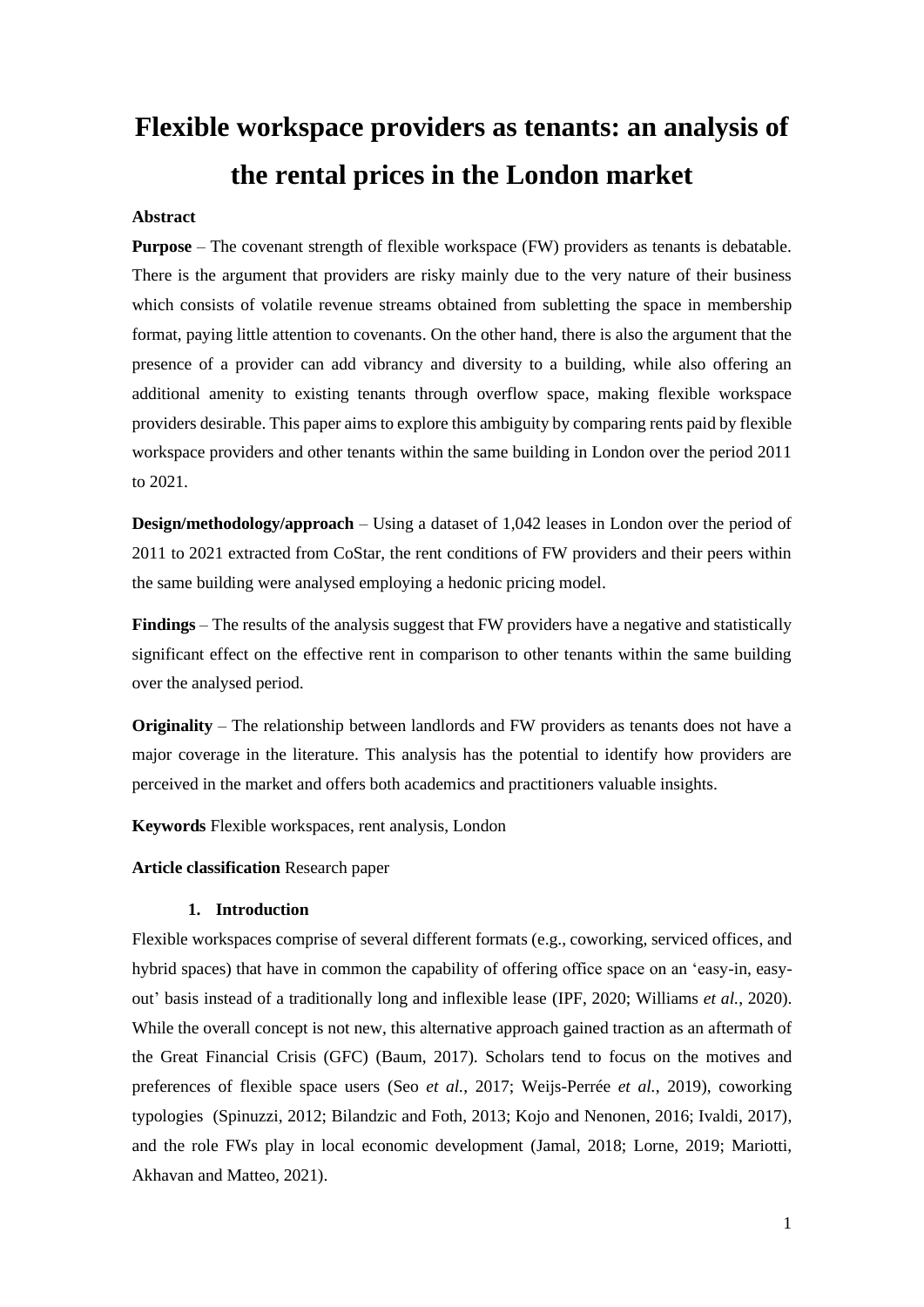Notably, some argue that FW providers' rent arbitrage business model is a fragile one (Green, 2014; Seo *et al.*, 2017; Wheaton and Krasikov, 2019). Wheaton and Krasikov's (2019) working paper highlights that to be profitable, FW providers must charge a membership rate to their customers that covers the fixed costs they incur and the rent they must pay to the landlord, which is subject to a volatile occupancy rate. Indeed, according to Jamal's (2018) research in mid-sized cities in Ontario, Canada, most of the coworking spaces were operating on tight budgets and only 23% indicated strong financial stability. From the landlord's perspective, the fragility of the business model combined with substantial capital expenses to fit out space (Morgan Stanley, 2018; Golding, 2019; Wheaton and Krasikov, 2019) increases the risk of default. Furthermore, financial risks are also present when the provider is a Special Purpose Vehicle (SPV) (Golding, 2019) and further credit (Dittmer and D'Souza, 2020) and underwriting issues (Johnston and D'Souza, 2019) can portrait FW providers as fallible tenants that might require landlords to seek a premium in rent. Others, however, argue that FWs can capture a segment of the market (e.g., freelancers, startups, and small and medium enterprises) that would not normally be reached by a conventional lease (Green, 2014). Landlords further benefit from the presence of FWs in their buildings as such spaces can provide an additional amenity to existing tenants through overflow space (Avison Young, 2019; Kern, 2019; JLL, 2021), and their heavily fitted out space can also decrease the functional, economic or physical depreciation of the building (Chegut and Langen, 2019).

The growth of the flexible workspace market has made landlords consider strategies to incorporate such a trend in their buildings (Green, 2014). For most, this means directly leasing space to FW providers, and examples include most Regus and WeWork deals (IPF, 2020). However, landlords can also deliver flexible workspaces by themselves, or in a property company/operating company split (colloquially known as 'propco/opco'), through joint ventures or through management agreements with flexible workspace operators (Green, 2014; Avison Young, 2019; Golding, 2019; Halvitigala, Antoniades and Eves, 2019; IPF, 2020), which is akin to what it is seen in the hotel industry (Golding, 2019; IPF, 2020). The COVID-19 pandemic is said to have accelerated the trend of management agreements (JLL, 2021; Savills, 2021; Cushman & Wakefield, 2022). Indeed, according to Savills (2021), since the onset of the pandemic, 54% of the investors are more likely to consider a management agreement with operators to enter the market in the UK.

Despite the tendency towards a hotel model of management agreements between FW providers and landlords, the focus of this study is on their traditional lease relationships, the most common in the market pre-pandemic (IPF, 2020; Cushman & Wakefield, 2022). FW providers compete with conventional landlords for office tenants (Chegut and Langen, 2019) but at the same time, they are also tenants that tend to sign a relatively long lease contract (Green, 2014; Chegut and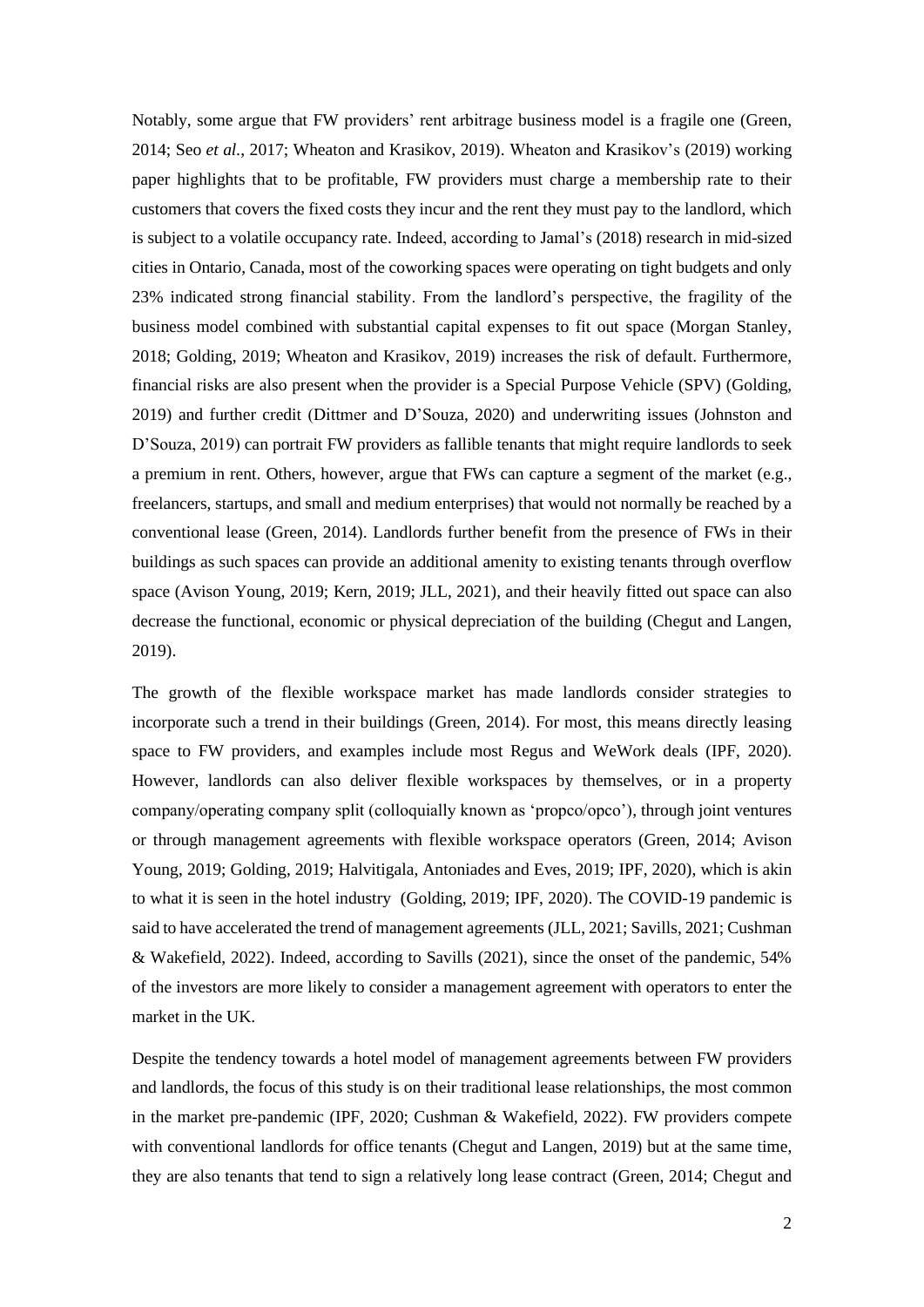Langen, 2019). Empirical studies investigating the outcomes of the interactions between landlords and FW provider tenants however are scarce. Using US office market data, Chegut and Langen (2019) find no significant difference in the effective rents paid by flexible workspace providers in comparison to traditional tenants in the U.S. However, the authors highlight the regional differences in their results and show that FW operators pay lower rents in New York City and Los Angeles. They speculate that the lower rental level is due to a higher number of providers in those cities without further explanation.

This study aims to further investigate whether rents paid by FW operators are systematically different from those paid by other office tenants. We particularly focus on the London office market as a case study area, as it is at the forefront of the market. Over the course of the last decade, the growth of the FW in London has been enormous. At the end of the first half of 2020, FW accounted for approximately 16 million square feet, which equates to 5.80% of total Central London office stock (Williams *et al.*, 2020). The take-up in that year reached 0.31 million square feet which is equivalent to 21%, second only to the finance and banking sector (28%), but 66% below the ten-year average of 0.915 million square feet (Elliott, 2021).

The COVID-19 outbreak has been challenging for the flexible workspace market. Across the UK the occupancy levels fell by 10% and the average desk rates decreased by 5% in 2020 (The Instant Group, 2020). As a result of the decrease in demand and the impossibility to meet their rent obligations, some flexible workspace providers decided to end their businesses or are having problems with their landlords. For example, TechHub, a coworking provider that for a decade housed London's 'Silicon Roundabout', filed for administration as the UK lockdown caused the firm to lose three-quarters of its revenues and the landlord was unwilling to negotiate (Bradshaw, 2020; Hinchliffe, 2020). Breather, a flexible workspace operator with offices in the United States, Canada, and the UK, abandoned hundreds of leases as it filed for insolvency (Silcoff, 2020) and it is being sued by multiple landlords in the U.S. (Rizzi, 2020a, 2020b). Similarly, Knotel filed for bankruptcy and is also facing multiple lawsuits from landlords (Bockmann, 2020). The pandemic has exposed the fragility of the business model highlighted by Green (2014), Seo et al. (2017), and Wheaton and Krasikov (2019), and fomented, even more, the necessity of a debate regarding the risks involved in the sector.

Despite the disruption caused by the pandemic, the perspective for the flexible workspace sector is positive according to the industry (JLL, 2021; Cushman & Wakefield, 2022). As corporations were forced to work from home during the pandemic, there is an expectation that they will broaden the usage of flexible workspaces to accommodate holistic changes in their approach to remote working (JLL, 2021). In the JLL 2021 occupier survey, 41% believed their use of flexible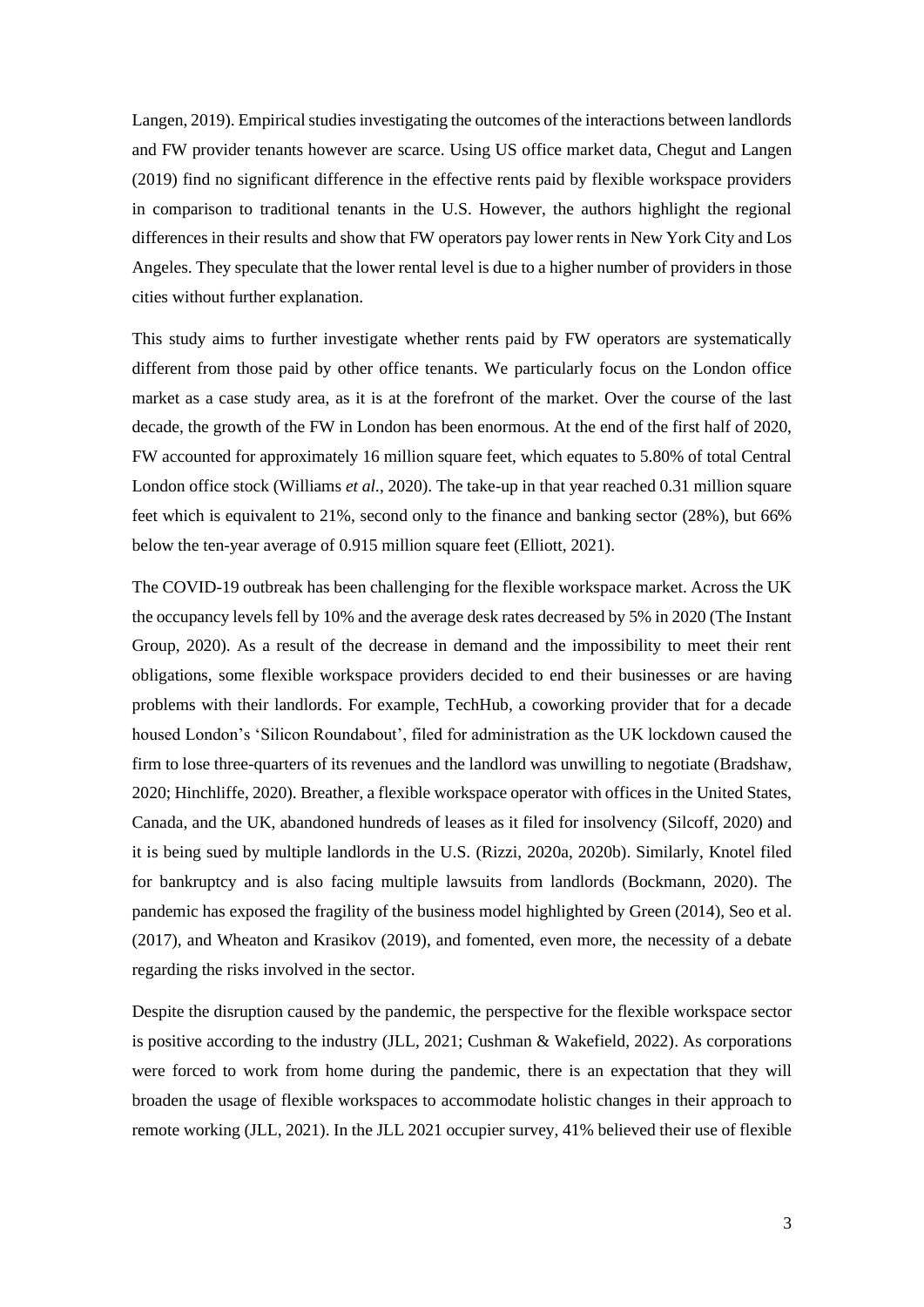workspace would increase. This, compared to a 29% found in 2020, suggests that there seems to be a bigger appetite for flexibility by corporations (JLL, 2021).

The next section of this paper is devoted to reviewing the literature in regard to rent differentiation by tenants and the reasons why FW providers might be charged more or less rents than other peers. Section 3 explains the methodology and variables used to analyse offices rents in London. Information about the sample and descriptive statistics are presented in Section 4. The results are shown in Section 5 which is followed by a discussion and conclusion in Section 6.

#### **2. Literature review**

Scholars have argued that due to the competitive nature of leasing markets, the equilibrium rent depends on the characteristics of the asset being leased, asset market conditions (Miller and Upton, 1976), and the provisions in the lease contract (McConnell and Schallheim, 1983), but is independent of lessee characteristics (Miller and Upton, 1976). In line with these arguments, rent determinants in the office market tend to focus on property and locational attributes, and ignore the characteristics of tenants (Dunse and Jones, 1998; Fuerst, McAllister and Murray, 2011; Donner and Loh, 2019; Porumb, Maier and Anghel, 2020).

Equilibrium rents in commercial real estate markets, however, could be a product of noncompetitive forces due to the illiquid nature of the assets and private nature of the markets (Flath, 1980; Smith and MacDonald Wakeman, 1985). The lease transactions we observe in the markets are the outcomes of individual landlord and tenants' negotiation. In the case of rent reviews and lease renewals, negotiations are on a one-to-one basis rather than an open market basis (Crosby, Gibson, and Murdoch, 2003). If tenants are identical, the extent of a landlord's market power will determine the optimal monopoly rent (Barker, 2003). However, in reality, tenants are different, and rent determination is complex.

Previous studies show that the FWs provide access to an affordable and professional atmosphere with a range of networking activities (Spinuzzi, 2012; Fuzi, 2015; Merkel, 2015; Kojo and Nenonen, 2017; Seo *et al.*, 2017; Weijs-Perrée *et al.*, 2019), simulate learning and collaboration through the creation of a sense of community among users (Bilandzic and Foth, 2013; Capdevila, 2014; Fuzi, 2015; Merkel, 2015; Garrett, Spreitzer and Bacevice, 2017; Ivaldi, 2017; Kojo and Nenonen, 2017). FWs can also provide an additional amenity to the existing tenants through overflow space, allowing seamless expansions without further commitment (Avison Young, 2019; Kern, 2019). Therefore, FWs are attractive to a diverse set of entities, ranging from freelancers to corporations, and housing an operator is a way to capture this segment of the occupier market that would not normally be reached by a conventional lease (Green, 2014) and to add heterogeneity to the building, an important component, especially in an uncertain economic environment (Avison Young, 2019). Furthermore, the quality of the fit-out and the wide range of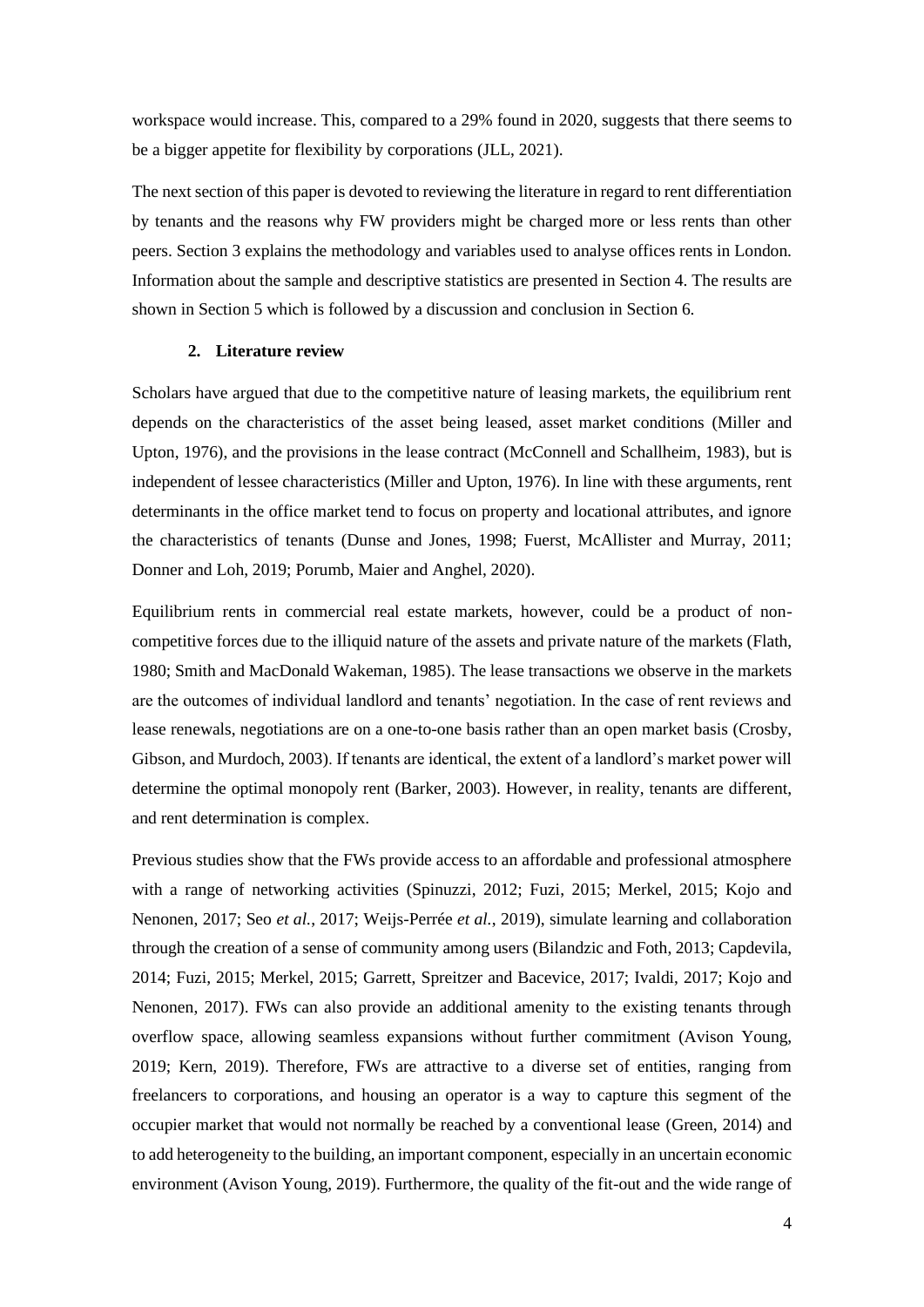amenities usually present at FWs (Weijs-Perrée *et al.*, 2019) may decrease the functional, economic or physical depreciation of the building (Chegut and Langen, 2019).

The above may explain the rationales for having FW providers as tenants in a multi-tenant office building, but it does not directly explain whether FW providers will pay different rents compared to other tenants. FW providers do tend to, however, sign relatively longer lease contracts (Green, 2014; Chegut and Langen, 2019), and the literature on rental contract length tend to agree that landlords charge long-term renters lower rent, the so-called 'tenure discount' to minimise turnover costs (Flath, 1980). Barker (2003) however, argues that a profit-maximising landlord would charge higher rents with more elastic demand (such as a new tenant), as long-term tenants are less likely to move once they have made significant investments in the location and property. Indeed, Wong and Cheung (2017) explain that occupancy discounts and premiums can both exist; discounts would happen when a landlord's search cost is high, such as when the space to let is large or the vacancy rate is high, and premiums would occur when a tenant's moving cost is high. Clapham and Gunnelin (2003) also explain that expectations about future rents cannot be directly inferred from an inspection of the lease term structure as they need to consider the effect of risk aversion and interest rate uncertainty. Empirical evidence shows both discounts and premiums upon renewal among different types of real estate and geographies. For instance, Wong and Cheung (2017)find that tenants pay a premium at rent renewal compared to those who take new leases in Hong Kong's office market. Whereas in the US housing markets, tenants were given discounts for renewals (Goodman and Kawai, 1985). Larsen and Sommervoll (2009) also document that tenure length is associated with rent reduction in the Norwegian rental housing market.

One other aspect that might trigger landlords to charge FW providers differently, is the size of the let space, which is usually larger than other tenants occupy (Chegut and Langen, 2019). Rent subsidies could be caused by economies in renting to large tenants (Pashigian and Gould, 1998), however, demand and supply conditions for large blocks of space could also lead to a lease premium because they are highly valued by large corporations and frequently are in short supply, and they are mostly found when new space is being constructed (Wheaton and Torto, 1994). Empirical evidence on the effects of the size of the let space (in square feet of lease) on rent is also varying. For example, Larsen and Sommervoll (2009) show that larger tenants pay a premium in the Norwegian rental housing market. Conversely, Pashigian and Gould (1998) reveal that anchor stores pay 72% less than non-anchor retailers. Wheaton and Torto (1994) find 7% and 35% discounts in office rent related to quantum in San Francisco and Houston respective, but such discount is not present in Denver, Washington, and Cincinnati. Pashigian and Gould (1998) argue that such a difference between discounts found in retail and office literature can be explained by the fact that while mall anchors do create externalities, namely attracting customers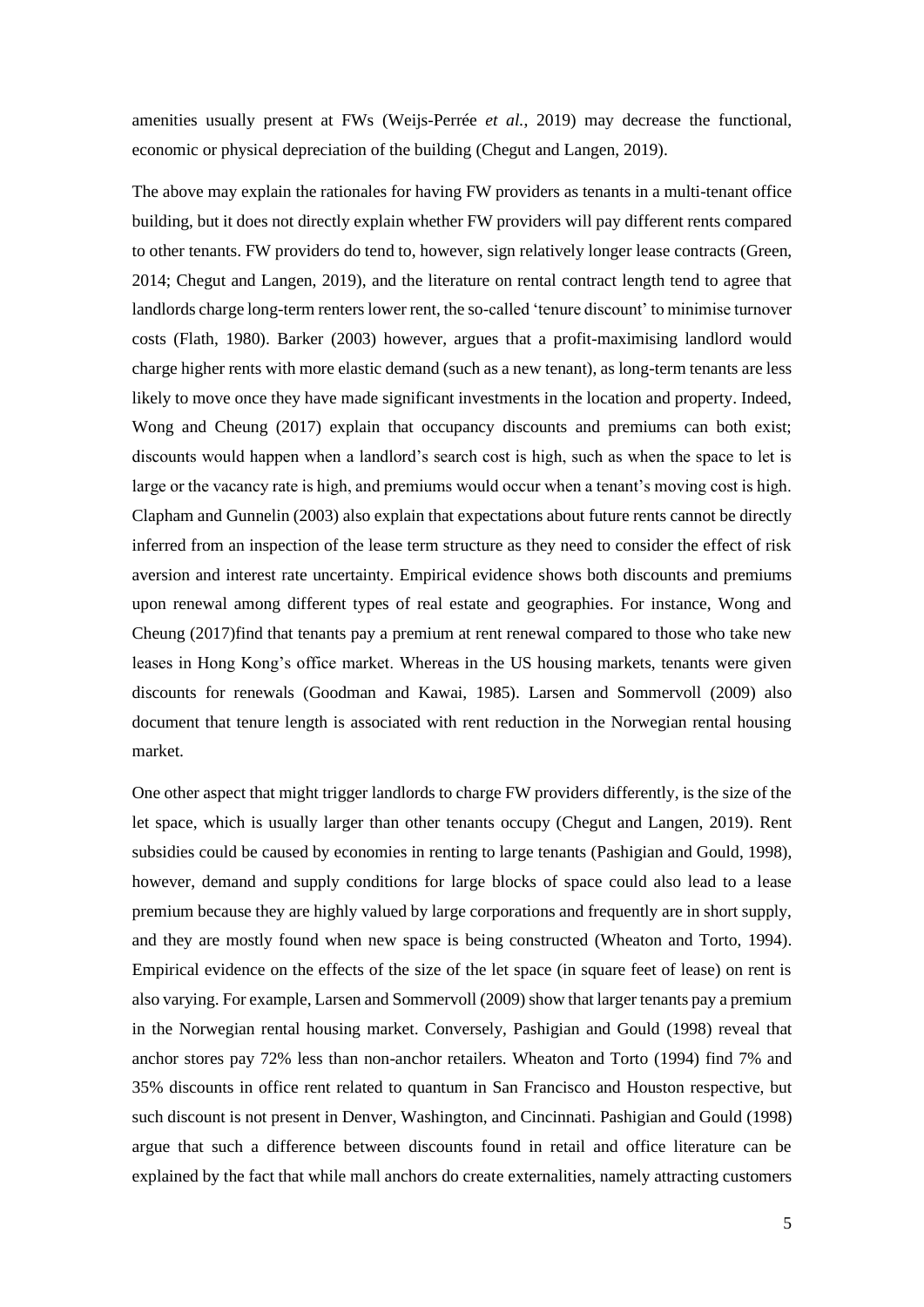to the mall and increasing the sales of other stores, office anchors do not. Retail rent literature also shows that rent discrimination is induced not only by different contractual provisions but also by the heterogeneity in tenants. Landlords charge higher rents to compensate for the higher risk associated with tenants with a higher probability of default; and reduce rents for those tenants who can generate customer traffic (Benjamin, Boyle and Sirmans, 1992).

Default is a risk associated with FW providers mentioned by many authors in both academic and grey literature for different reasons (Green, 2014; Seo *et al.*, 2017; Johnston and D'Souza, 2019; Midolo, 2019; Wheaton and Krasikov, 2019; JLL, 2021). Some argue that FW providers' rent arbitrage business model is fragile due to its premise of leasing space long-term from landlords and subletting it on short and flexible memberships for profit, which is subject to a volatile occupancy rate (Green, 2014; Seo *et al.*, 2017; Wheaton and Krasikov, 2019). An example of this mismatch is the duration of lease liabilities and income stream, as of 2019, WeWork's lease commitments averaged 15 years in the U.S., while its memberships only averaged 15 months (The We Company, 2019). From the landlord's perspective, the fragility of the business model combined with substantial capital expenses to fit out space (Morgan Stanley, 2018; Golding, 2019; Wheaton and Krasikov, 2019) and the low-margin nature of the business (Spinuzzi, 2012; Jamal, 2018; Wheaton and Krasikov, 2019), could increase the probability of default by an FW tenant.

In addition, FW leases tend to involve a Special Purpose Vehicle (SPV), a legal entity created to accomplish a well-defined and often temporary objective that protects the parent company from financial risks (Golding, 2019). If the tenant is an SPV with no other assets, then the landlord can only pursue that SPV as there will likely be no other assurance such as a deposit or corporate guarantee (Midolo, 2019). The practice, widely used by operators such as WeWork and Regus, is controversial and can lead to disputes with landlords (Midolo, 2019).

Market commentary notes that FW providers tend to negotiate 'above-market rents' (Dittmer and D'Souza, 2020). While inflated rent could increase cash flow and consequently increase the potential size of the loan, if the FW operator surrenders the space, it may be backfilled at lower market rents, contributing to a decline in the property value (Dittmer and D'Souza, 2020). Cash flow risks and default risks associated with FW providers are reflected in the underwriting of office investment. For instance, investment research company MorningStar, reports the risk factors associated with buildings that have a significant flexible workspace component, in similar ways to underwriting properties with significant single-tenant exposure while also adjusting to coworking specific aspects, such as higher tenant improvement packages and lower occupancy assumptions (Johnston and D'Souza, 2019). As reported by JLL (2021), the creditworthiness and the finance of FW providers have been the most visible concerns in the wake of the pandemic,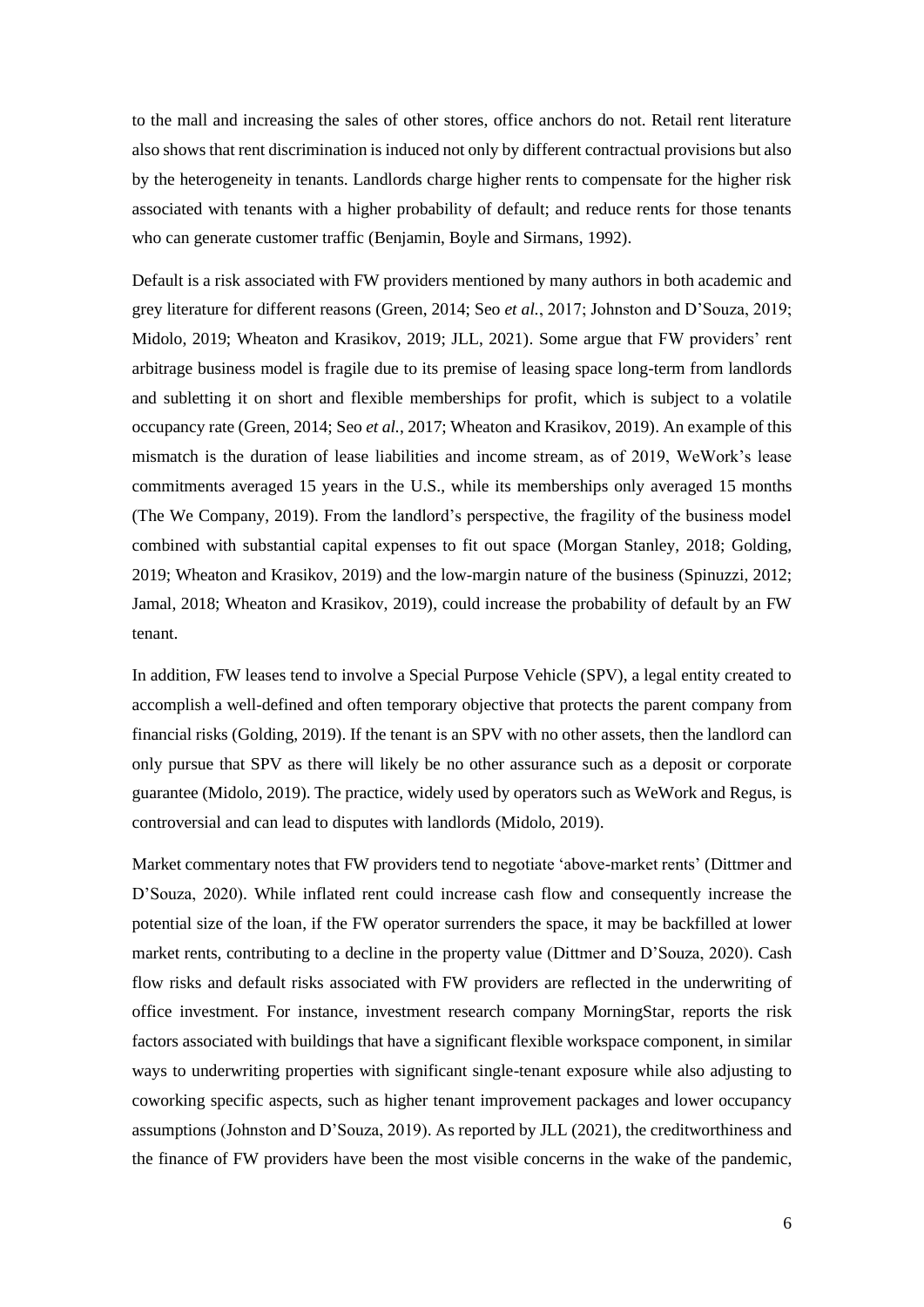and as the industry evolves, landlords are integrating more clauses in case of non-performance and requiring more financial clarity from FW operations.

Empirical research investigating rent premiums/discounts associated with FW providers is scarce. Chegut and Langen (2019) examine rent conditions in six U.S. cities in order to understand if flexible workspace providers are seen as a benefit or a risk by commercial real estate owners. Using hedonic analysis, the authors find no significant difference in the effective rent providers pay in comparison to traditional tenants, which implies that providers are seen as substitutes to other tenants. However, they highlight that flexible workspace operators pay lower rents in New York City and Los Angeles, which they hypothesized to be due to a higher number of providers in those cities.

This paper builds on Chegut and Langen's (2019) work and seeks to evidence the landlord's attitude towards FW providers by comparing the rents paid by these tenants in relation to their peers in the London office market, where providers occupy a substantial footprint of the office market.

#### **3. Methodology**

Due to real estate's heterogeneous nature, hedonic analysis has been widely used in real estate since the early studies of Haas (1922) and Wallace (1926) in different sectors for different purposes. Following previous studies on the determinants of rent of offices (Capdevila, Cannaday, and Colwell, 1984; Wheaton and Torto, 1994; Dunse and Jones, 1998; Fuerst and Mcallister, 2011), this paper starts with a baseline log-linear hedonic specification presented in model (1):  $\ln R_i = \alpha_k + \gamma_t + \beta_i X_i + \epsilon_i$ (1)

Where  $\ln R_i$  is the natural logarithm of the annual effective rent<sup>1</sup> per square foot for tenant i,  $X_i$ includes the physical attributes of the building, the physical characteristics of the unit, and lease parameters (Table I). Physical attributes of the building include, among others, age (Brennan, Cannaday, and Colwell, 1984), level of BREEAM certification awarded (Chegut, Eichholtz, and Kok, 2011) , and the number of lifts. The physical characteristics of the unit include the square footage leased and the floor of the office (Nase, van Assendelft and Remøy, 2018). The lease parameters in Model (1) include the term of the lease (Brennan, Cannaday and Colwell, 1984; Wheaton and Torto, 1994; Chegut, Eichholtz and Kok, 2011). We also include quadratic terms for variables ' $Size'$ , ' $Term'$  and ' $Age'$ .

As our study area is in central London, the use of location measures such as distance to CBD does not necessarily fully capture the locational effects concerning submarket qualities. Following Bracke, Pinchbeck, and Wyatt (2018), we include a fixed locational effect at submarket level

<sup>&</sup>lt;sup>1</sup> The effective rent, as defined by CoStar, is the average rent paid over the term by a tenant adjusted downward for landlord incentives (such as free rent and moving expenses), and upward for costs that are the responsibility of the tenant (such as operating expense pass throughs).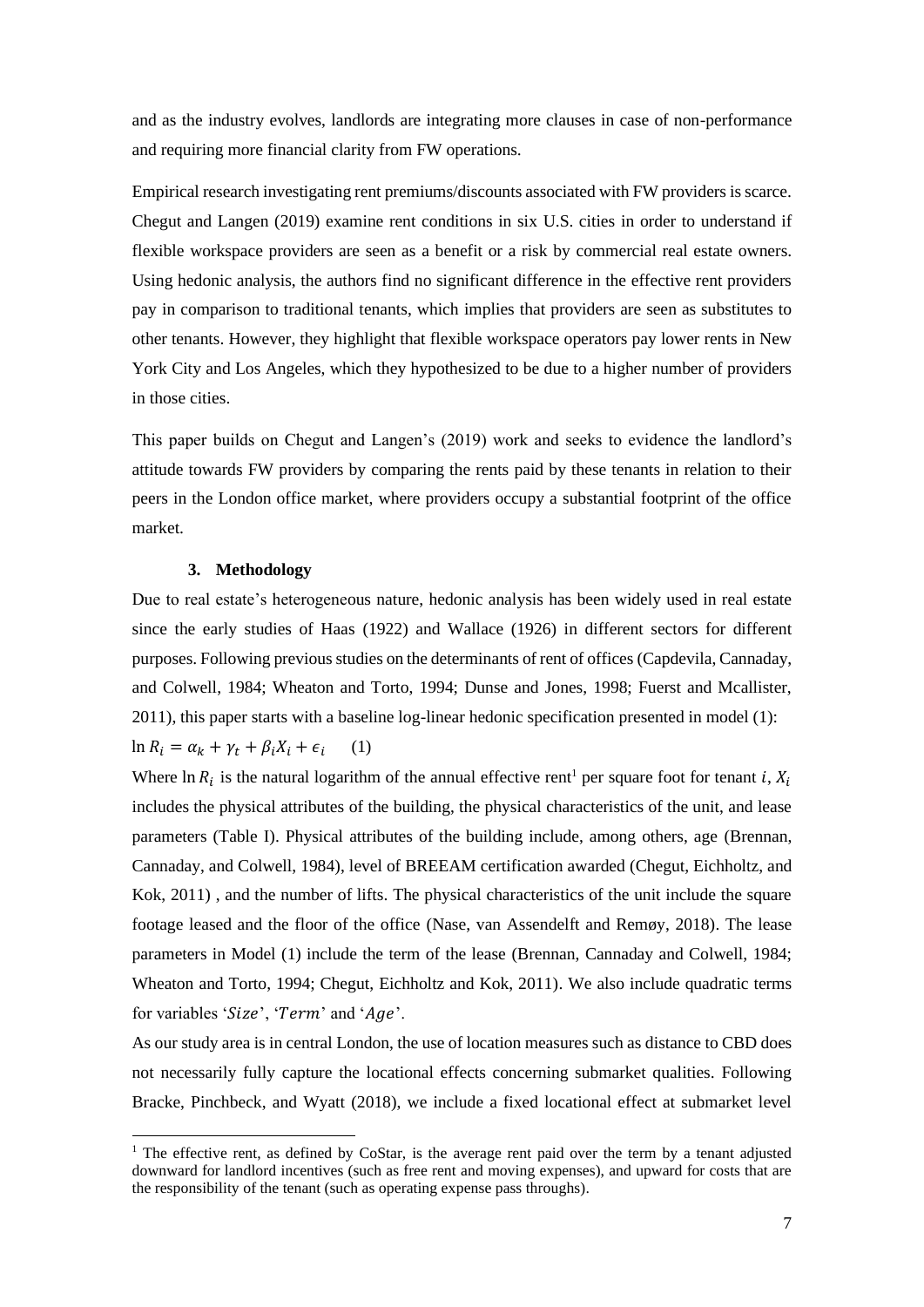k which is captured by  $\alpha_k$ . We also include a fixed effect for the market conditions  $\gamma_t$ , represented by the year of the lease. The random error  $\epsilon_i$  is the stochastic disturbance term from a normal distribution of  $N(0, \sigma^2)$ .

To investigate whether flexible workspace providers systematically pay a higher or lower rent, we follow Chegut and Langen's (2019) study and introduce in model (2) a dummy variable  $FW$ to distinguish FW providers ( $FW = 1$ ) from other tenants ( $FW = 0$ ):

 $\ln R_i = \alpha_k + \gamma_t + \beta X_i + \delta F W_i + \epsilon_i$  (2)

Model (2) potentially suffers from omitted variables bias as not all rent determinants are observable. To further control the heterogeneity in locations and buildings' physical characteristics, we include fixed effect at building level (Chegut and Langen, 2019) in model (3):  $\ln R_i = \alpha_j + \gamma_t + \beta X_i + \delta F W_i + \epsilon_i$  (3)

Where  $\alpha_i$  captures the fixed effect at individual building level. Notably, with the fixed effect at building level, the building's attributes become redundant. Therefore, variables such as BREEAM and structural measures as well as amenity-related variables are omitted in model (3).

Discussion in the grey literature (Cushman & Wakefield, 2018; CBRE, 2019) indicates that the proportion of the tenancy of a flexible workspace operator within a building might affect property values and investor sentiment. The hypothesis within rental values would be that the larger the proportion of FW providers, the more risk is undertaken by the landlords, the more likely FW providers will be charged at higher rents. To test this, in model (4) we include ten dummies that represent such proportions in increments of 10 per cent (Table I).

 $\ln R_i = \alpha_j + \gamma_t + \beta X_i + \delta F W_{\%} + \epsilon_i$  (4)

The proportion is tested from  $FW_{10} = 1$  if FW provider(s) occupies(y) 10% of the total floor space of a building or less, to  $FW_{100} = 1$  if FW provider(s) occupies(y) between 90% and 100% of the total floor space of a building.

Following Chegut and Langen (2019), we test in model (5) the FW providers that occupy more space in the sample, namely WeWork, Regus, Landmark and The Office Space, and other FW providers to check if they have different bargaining power compared to other tenants within the same building.

 $\text{Ln } R_i = \alpha_j + \gamma_t + \beta X_i + \delta F W_{Player} + \epsilon_i$  (5)

Where  $FW_{Wework} = 1$  if the flexible workspace provider is WeWork,  $FW_{Reques} = 1$  if FW is Regus,  $FW_{Landmark} = 1$  if FW is Landmark,  $FW_{The\, of\, face\, Group} = 1$  if the provider is The Office Group and  $FW_{others} = 1$  if the provider is not one of the top names in the industry.

In model (6) we investigate in more detail the market conditions and lease parameters (Table I). Based on the discussion regarding rent discounts and new leases or renewals (Goodman and Kawai, 1985; Larsen and Sommervoll, 2009; Wong and Cheung, 2017), we include the lease type (New  $=1$ , Renewal  $= 0$ ) and deal type (Direct  $=1$ , Assignment  $= 0$ ). Lease type variable is then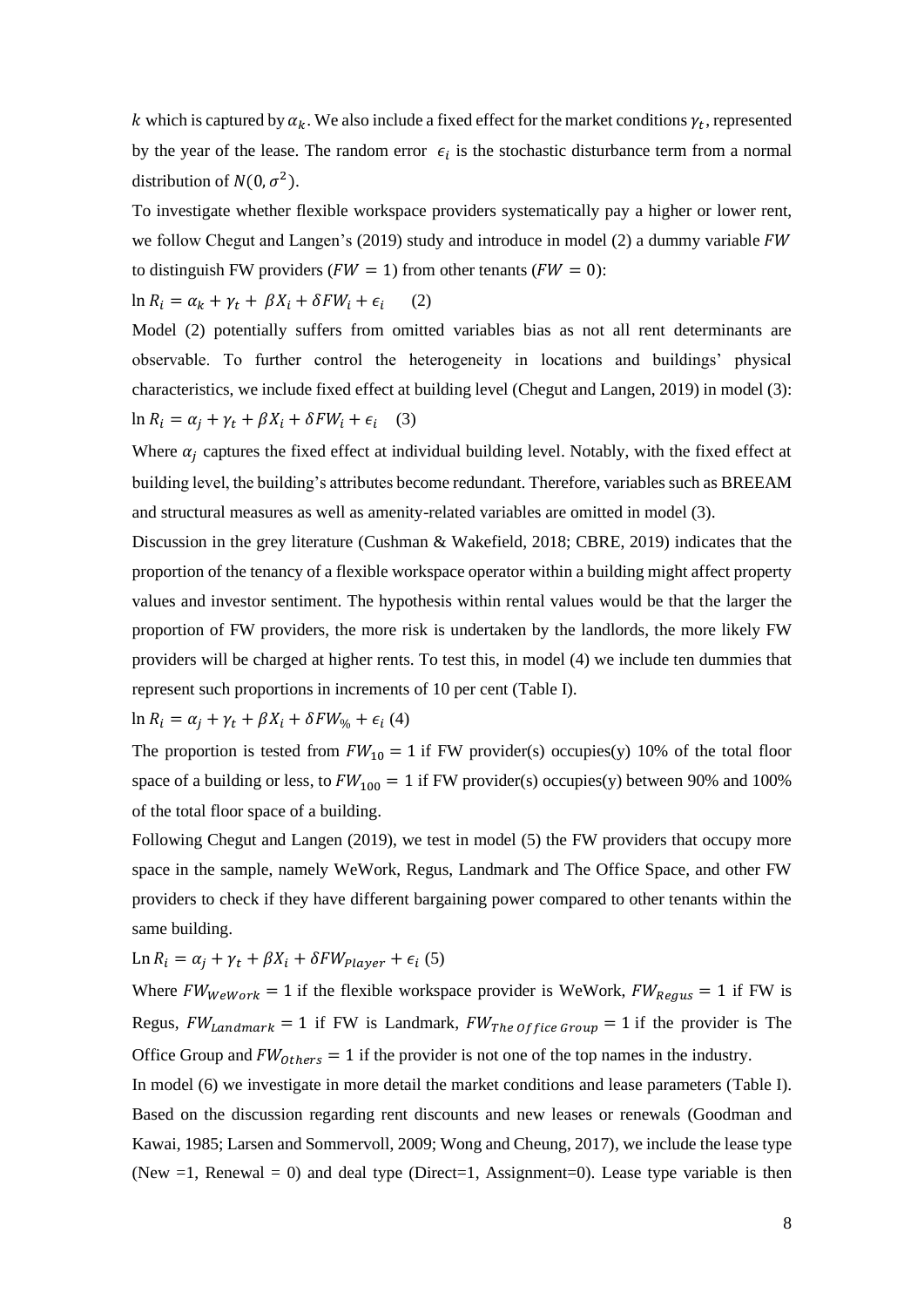interacted with variables representing market conditions to see if the landlord-tenant relation (reflected in rents) changes under different market conditions. For example, *Vacancy Rate Submarket* + and *Upmarket*. Other interaction variables are included to check if rents are systematically different for new leases amongst different sizes or lease terms. Regarding the flexible workspace tenancy, we include interaction terms with new leases, the size of the lease, and the lease length.

Ln  $R_i = \alpha_j + \gamma_t + \beta X_i + \delta$ Market Conditions +  $\theta$ Lease Parameters +  $\epsilon_i$  (6)

In model (7) we explore the industry of the other tenants in comparison to flexible workspace providers (omitted variable) (Table I). To do so, we include a set of eleven dummies that represent the sector of the tenant, following the Global Industry Classification Standard (GICS) (MSCI, 2020). Previous studies have shown that specific industries tend to pay higher rents. For instance, Wong and Cheung (2017) found that finance, insurance, and real estate (FIRE) tenants usually pay 25% more than their counterparts, a premium that the authors argue may be due to a greater likelihood of such tenants to select offices of higher quality. Similarly, Nase, van Assendelf and Remøy (2018) found that law firms, consultancy and management, finance, and real estate pay significantly higher than the benchmark.

Ln  $R_i = \alpha_j + \gamma_t + \beta X_i + \mu$ Industries +  $\epsilon_i$  (7)

| <b>Variable</b>            | <b>Description</b>                                          | <b>Models</b>  |
|----------------------------|-------------------------------------------------------------|----------------|
| Size                       | Floor area leased in square feet                            | A11            |
| Size Squared               | Floor area leased squared                                   | All            |
| Term                       | Lease term in years                                         | All            |
| Term Squared               | Lease term squared                                          | All            |
| Age                        | Building age                                                | 1 and 2        |
| Age Squared                | Building age squared                                        | 1 and 2        |
| <b>BREEAM</b> Good         | BREEAM Good =1; others =0                                   | 1 and 2        |
| <b>BREEAM</b> Excellent    | BREEAM Excellent =1; others =0                              | 1 and 2        |
| <b>BREEAM</b>              | BREEAM Outstanding $=1$ ; others $=0$                       | 1 and 2        |
| Outstanding                |                                                             |                |
| Masonry                    | Masonry=1, others= $0$                                      | 1 and 2        |
| <b>Reinforced Concrete</b> | Reinforced Concrete = $1$ , others = 0                      | 1 and 2        |
| 24 Hour Access             | 24hr access = $1$ , no = 0                                  | 1 and 2        |
| Property Manager           | Onsite Property Manager = $1$ , no = 0                      | 1 and 2        |
| Restaurant                 | Restaurant = 1, no = 0                                      | 1 and 2        |
| Lifts                      | Number of lifts in the building                             | 1 and 2        |
| Parking                    | Number of parking spaces in the building                    | 1 and 2        |
| <b>Highest Floor</b>       | Highest floor level of the office space                     | All            |
| Highest<br>Floor           | Highest floor level of the office space squared             | All            |
| Squared                    |                                                             |                |
| FW provider                | FW Provider=1; others=0                                     | 2 and 3        |
| <b>FW10</b>                | FW occupies up to 10% of the building's NIA=1, others=0     | 4              |
| <b>FW20</b>                | FW occupies between 10% and 20% of the building's NIA=1,    | $\overline{4}$ |
|                            | $others=0$                                                  |                |
| <b>FW30</b>                | FW occupies between 20% and 30% of the building's $NIA=1$ , | $\overline{4}$ |
|                            | $others = 0$                                                |                |

Table I – Description of Variables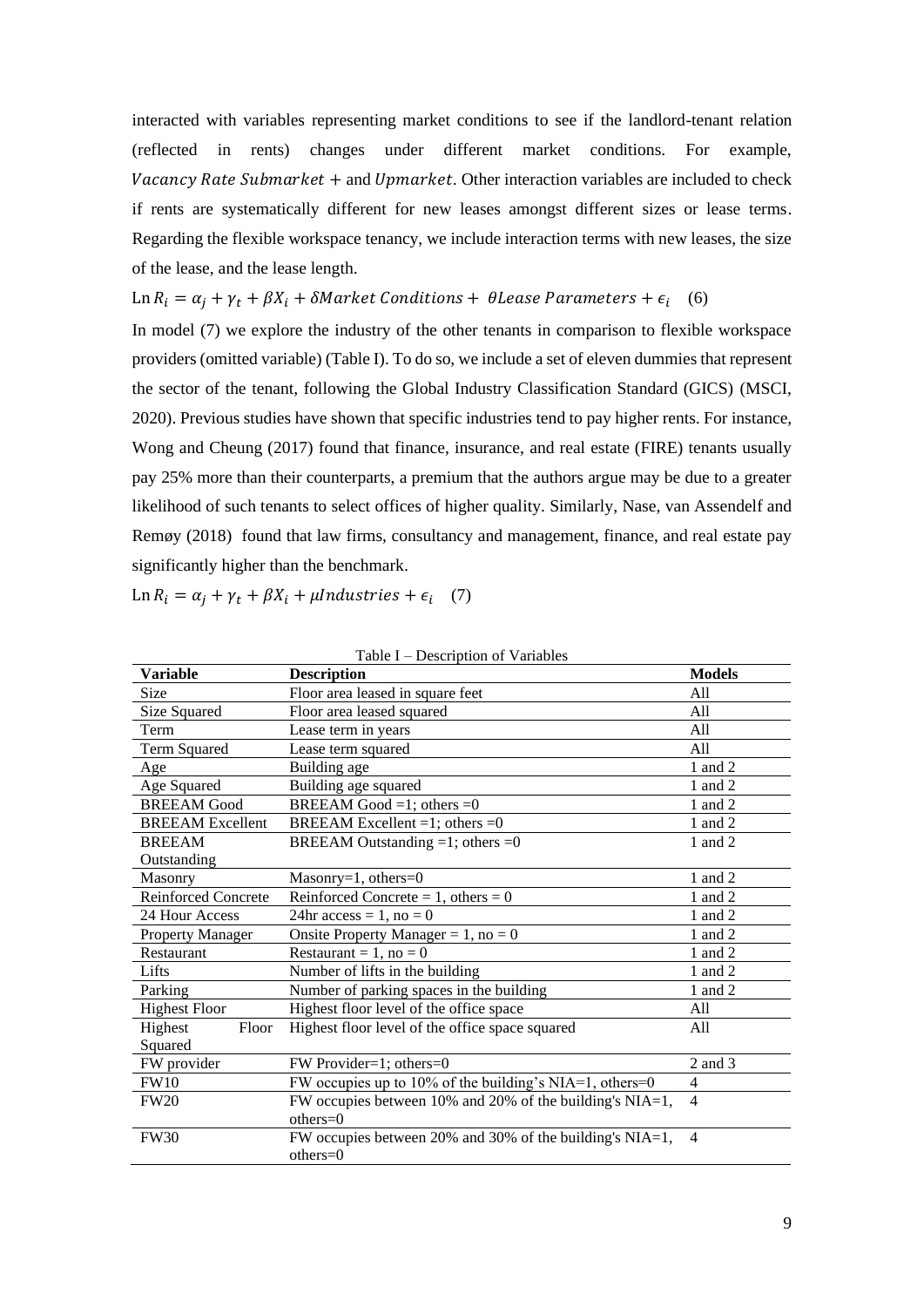| <b>FW40</b>               | FW occupies between 30% and 40% of the building's $\overline{NIA=1}$ ,<br>others=0                                                                           | 4                |
|---------------------------|--------------------------------------------------------------------------------------------------------------------------------------------------------------|------------------|
| <b>FW50</b>               | FW occupies between 40% and 50% of the building's NIA=1,<br>others=0                                                                                         | 4                |
| <b>FW60</b>               | FW occupies between 50% and 60% of the building's NIA=1,<br>others=0                                                                                         |                  |
| <b>FW70</b>               | FW occupies between 60% and 70% of the building's NIA=1,<br>others=0                                                                                         |                  |
| <b>FW80</b>               | FW occupies between 70% and 80% of the building's NIA=1,<br>others=0                                                                                         | 4                |
| <b>FW90</b>               | FW occupies between 80% and 90% of the building's NIA=1,<br>others=0                                                                                         | 4                |
| <b>FW100</b>              | FW occupies from 90% to 100% of the building's NIA=1,<br>others=0                                                                                            | $\overline{4}$   |
| WeWork                    | Tenant's name is WeWork=1; otherwise=0                                                                                                                       | 5                |
| Regus                     | Tenant's name is Regus=1; otherwise=0                                                                                                                        | 5                |
| Landmark                  | Tenant's name is Landmark=1; otherwise=0                                                                                                                     | 5                |
| The Office Group          | Tenant's name is The Office Group=1; otherwise=0                                                                                                             | 5                |
| Other FW                  | FW provider other than top four=1; otherwise= $0$                                                                                                            | 5                |
| Lease Type                | New lease=1; Renewal=0                                                                                                                                       | 6                |
| Deal Type                 | Direct=1; Assignment or sublease=0                                                                                                                           | 6                |
| Vacancy<br>Rate           | High vacancy dummy (Vacancy Rate Submarket <sup>+</sup> =1 if the                                                                                            | 6                |
| Submarket <sup>+</sup>    | vacancy rate of the office submarket is higher than the<br>sample's upper quartile; otherwise=0)                                                             |                  |
| Size <sup>+</sup>         | A large area dummy (Size <sup><math>+=</math></sup> 1 if the leased office space is<br>larger than the sample's upper quartile; otherwise=0)                 | 6                |
| $Term+$                   | A-term dummy (Term <sup>+</sup> =1 if the lease is longer than the<br>sample's upper quartile; otherwise=0)                                                  | 6                |
| Upmarket                  | An upmarket dummy (Upmarket=1 if the lease happened in<br>2011, 2012, 2013, 2014 or 2015, which is when office market<br>rents were increasing; otherwise=0) | 6                |
| Communication<br>Services | Tenant's industry is communication services=1; otherwise=0                                                                                                   | 7                |
| Consumer<br>Discretionary | Tenant's industry is consumer discretionary=1; otherwise=0                                                                                                   | $\tau$           |
| <b>Consumer Staples</b>   | Tenant's industry is consumer staples=1; otherwise=0                                                                                                         | $\tau$           |
| Energy                    | Tenant's industry is energy=1; otherwise=0                                                                                                                   | $\boldsymbol{7}$ |
| Financials                | Tenant's industry is financials=1; otherwise=0                                                                                                               | $\overline{7}$   |
| <b>Health Care</b>        | Tenant's industry is health care=1; otherwise=0                                                                                                              | 7                |
| Industrials               | Tenant's industry is industrials=1; otherwise=0                                                                                                              | $\tau$           |
| Information<br>Technology | Tenant's industry is information technology=1; otherwise=0                                                                                                   | $\overline{7}$   |
| Materials                 | Tenant's industry is materials=1; otherwise=0                                                                                                                | $\tau$           |
| Real Estate               | Tenant's industry is real estate excluding FW providers=1;<br>otherwise=0                                                                                    | $\tau$           |

# **4. Data**

Data were hand-collected using CoStar's comprehensive database of London's lease comparables. The dataset contains information about the names of the tenants, the address of the building, the start date, the lease length, deal type, square footage, existence of breaks and rentfree periods, effective rent, type of insurance, building characteristics, among others. To collect lease and building information of FW providers and other tenants in the same building, we first searched individual flexible workspace provider names that are commonly known in the market. While this approach worked to gather observations from well-known brands such as WeWork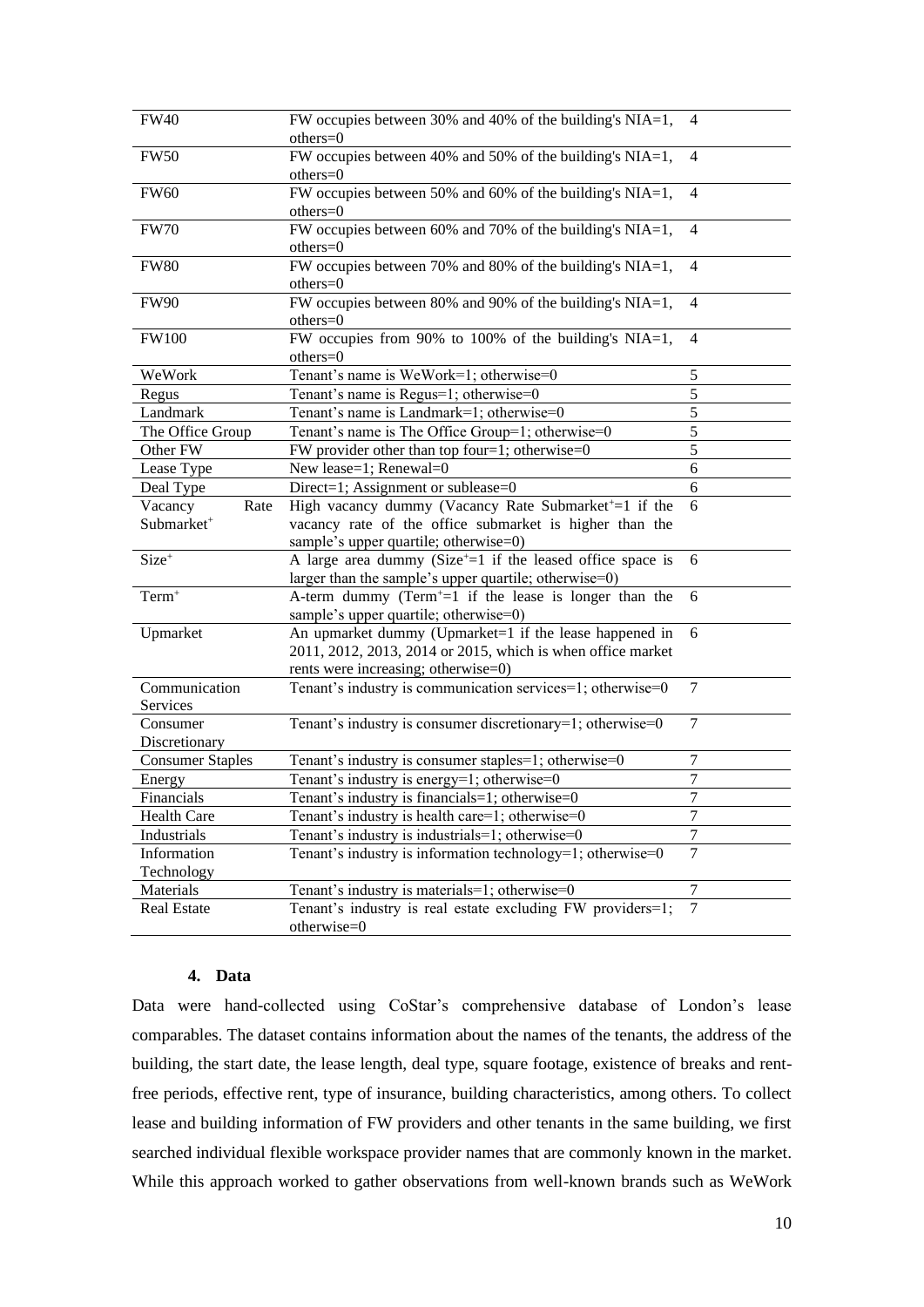and Regus, the search for smaller providers was not as prolific. To enhance the number of observations, a direct search on CoStar was performed using keywords such as 'coworking', 'serviced', 'managed', 'office', among others. This procedure allowed us to find new providers and providers with slightly different business names (e.g., Beaumont Business Centres and Beaumont Office Services). The search was limited to observations with effective rent information, as opposed to those displaying only asking or achieved rent. From an underlying sample of 15,418 office lease contracts from 2011 and 2021, the sample for this study has 1,042 observations spread in 156 multi-let buildings, from which 207 are flexible workspace providers' leases and 835 are non-providers within the same buildings.

Table II highlights the distribution of the leases across the years in the sample. As flexible workspace gains popularity after the GFC and WeWork starts operating in London in 2014, the number of FW leases in the sample goes from 1 in 2011 to 31 in 2014, reaching its peak just a year before the pandemic with 37 leases in 2019. Then a sudden drop is noticed in 2020, as a consequence of the COVID-19 pandemic, with only 2 FW leases, and 2021, with no FW leases until April of that year.

| Year         | <b>Number of deals</b> | <b>Number of FW deals</b> |
|--------------|------------------------|---------------------------|
| 2011         | 46                     |                           |
| 2012         | 54                     |                           |
| 2013         | 87                     | 13                        |
| 2014         | 151                    | 31                        |
| 2015         | 156                    | 29                        |
| 2016         | 147                    | 27                        |
| 2017         | 139                    | 26                        |
| 2018         | 136                    | 36                        |
| 2019         | 99                     | 37                        |
| 2020         | 24                     | $\mathfrak{D}$            |
| 2021         | 3                      | 0                         |
| <b>Total</b> | 1042                   | 207                       |

Table II – Total number of deals and FW deals per year

As expected, when dealing with real estate data, information was fragmented, meaning that not all observations contained information about all the parameters. For instance, while it was possible to check that 68% of the leases in the sample were full repairing and insuring, for 32% this information was unknown. The same issue happened with break clauses figures (44% had break clauses, 3% had no break clauses and for 53% of the observations this information was absent) and rent-free periods (66% had rent-free periods, 3% had no rent-free periods and for 31% there was no data available). Although such characteristics are important, since the dependent variable in this study is effective rent, adjustments regarding rent-free period and other landlord incentives were already accounted for.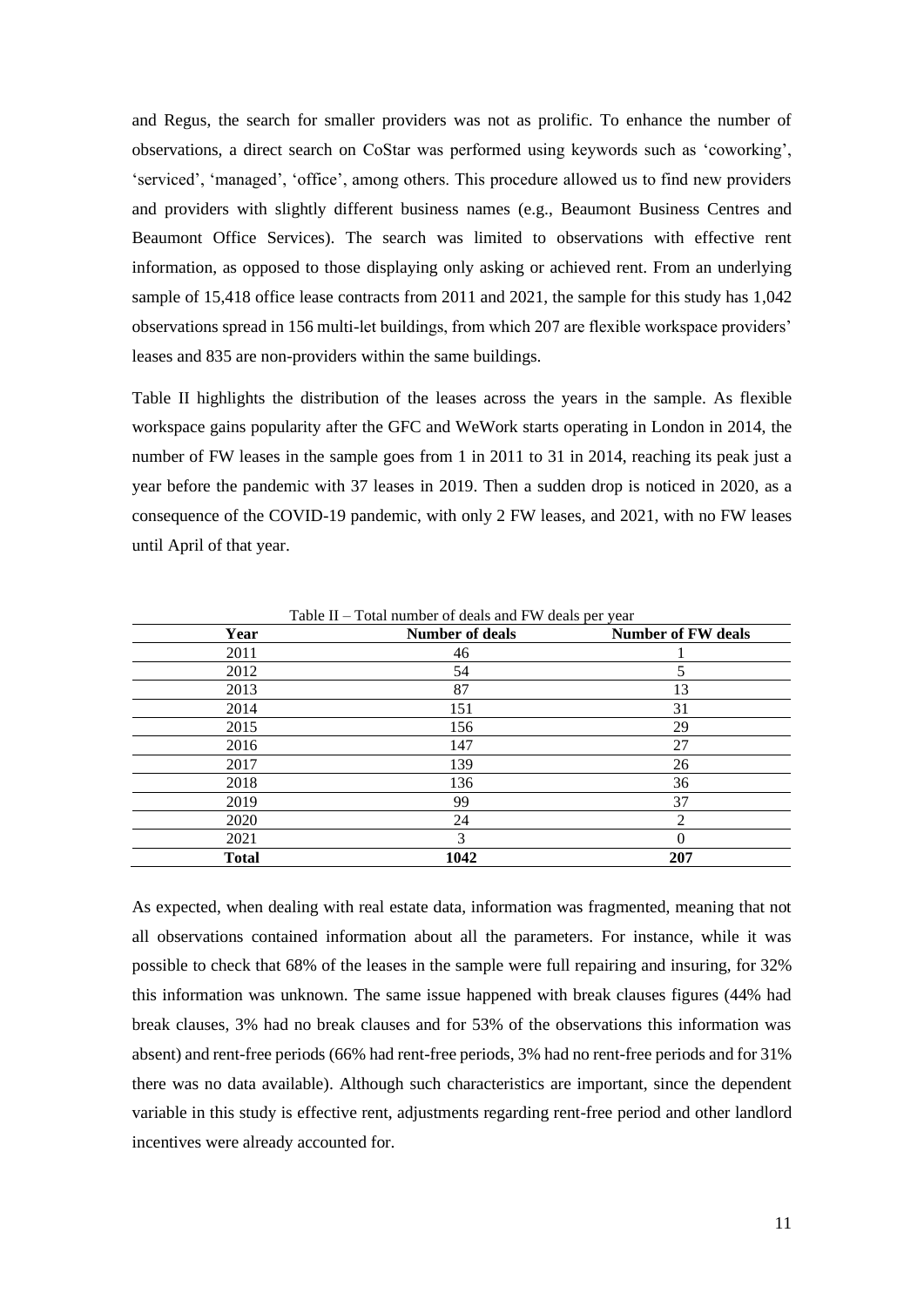Most of the providers' tenancies in the sample are located in the City, followed by Holborn, Southbank, and Mayfair. The major flexible workspace players by space leased in the sample were WeWork at 26%, IWG at 18%, Landmark at 9%, and The Office Group with the same proportion. This distribution is similar to Knight Frank's (2020) estimate, where WeWork is at 27%, IWG at 20%, The Office Group at 8%, and Landmark at 6%. Other players include Work.Life, Clarendon and BE Offices. The inclusion of such players is important both in terms of sample size and to try to establish whether big players have a stronger bargaining power compared to smaller ones.

From selected descriptive statistics in Table III, it is possible to see that FW providers on average pay less in rent compared to other tenants, however, this difference is not statistically significant. The biggest differences between providers and other tenants are the lease length, the lease size, and the building share occupied. Flexible workspace providers take, on average, about 7,000 square feet more space and their leases are more than 2 years longer than other tenants. While the average building share taken by providers is 20.16%, the portion occupied by other tenants is a lot smaller, averaging 8.21%. From descriptive statistics, the longer lease and larger space occupied by FW providers may potentially explain the difference in effective rent.

|                                                       | <b>Flexible Workspace Provider</b> |           | <b>Other tenants</b> |           |
|-------------------------------------------------------|------------------------------------|-----------|----------------------|-----------|
|                                                       | <b>Mean</b>                        | <b>SD</b> | <b>Mean</b>          | <b>SD</b> |
| Effective rent $\left[\frac{8}{sq} \text{ ft}\right]$ | 49.18                              | 17.41     | 50.75                | 20.21     |
| Lease sign date [year]                                | 2016.30                            | 2.08      | 2015.51              | 1.32      |
| Lease length [years]                                  | 11.16                              | 4.99      | 8.79                 | 6.20      |
| Lease size [sq ft]                                    | 17,798.36                          | 18,416.23 | 11,076.50            | 15,789.87 |
| Building share [%]                                    | 20.16%                             | 18.51%    | 8.21%                | 9.50%     |
| <b>BREEAM</b> [stars]                                 | 1.02                               | 1.94      | 1.59                 | 2.21      |
| Building year [year]                                  | 1954.96                            | 61.06     | 1957.64              | 56.33     |
| Renovation year [year]                                | 1994.93                            | 39.11     | 1997.33              | 36.36     |
| Highest floor occupied [floor]                        | 4.71                               | 4.82      | 6.48                 | 7.45      |
| Number of floors [floors]                             | 1.91                               | 1.51      | 1.27                 | 0.85      |
| Vacancy rate property [%]                             | 7.19%                              | 13.71%    | 7.59%                | 11.74%    |

Table III – Descriptive statistics

Note: All mean differences except for effective rent, building year, renovation year, and vacancy rate property, are statistically significant.

#### **5. Results**

Table IV shows the initial results of the regression-based on models (1) and (2). Both models are controlled for temporal variation in leases, including fixed-effects at the year signed and at a submarket level.

Results from model (1) show that the effective rent decreases non-linearly as the floor area leased increases and as the building ages. On the other hand, model (1) indicates that rent increases nonlinearly with lease duration, and linearly with the floor occupied by the tenant and if the building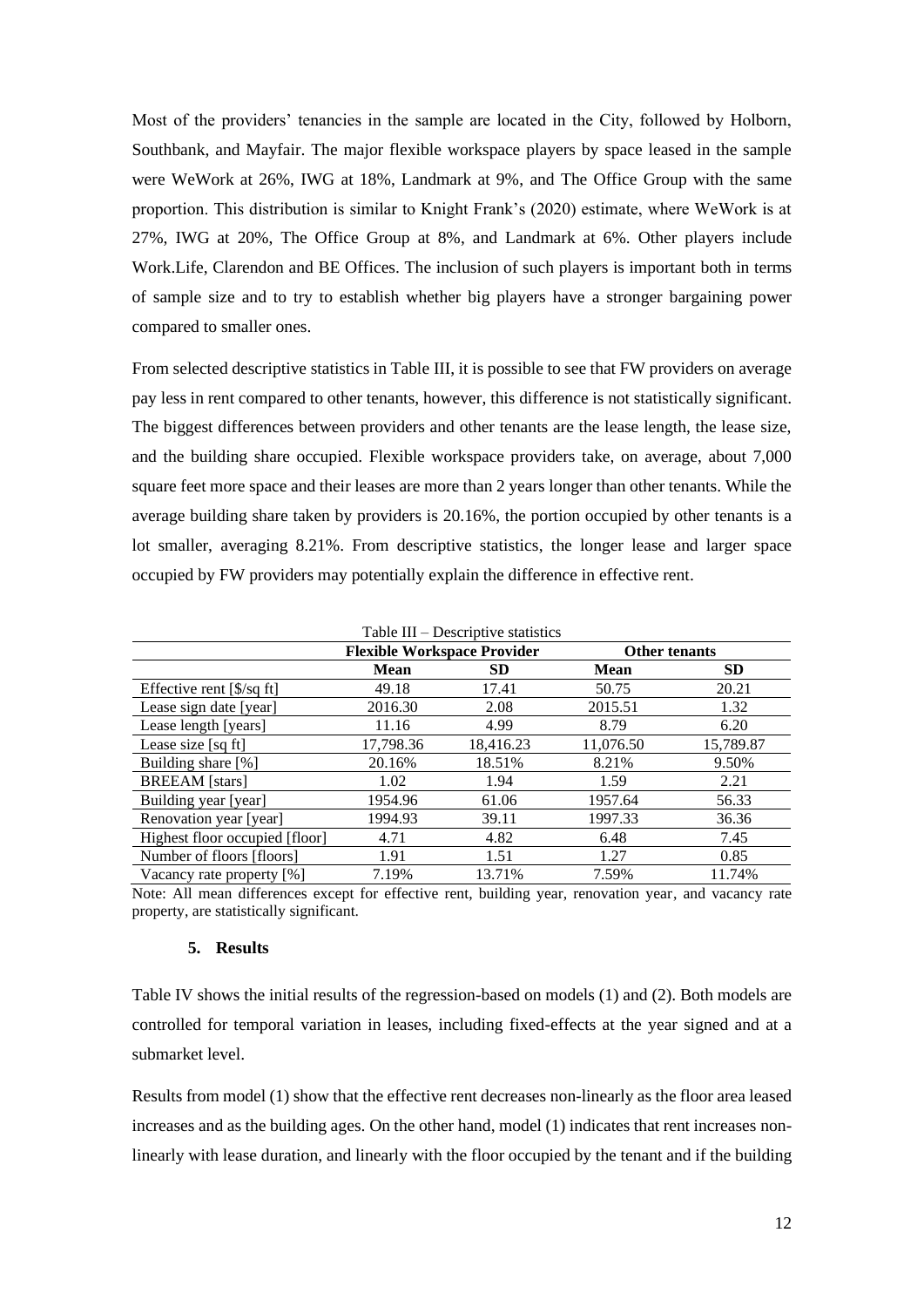has a BREEAM Excellent or Outstanding awards, along with the presence of lifts and 24-hour access.

Overall, 59% of variations in effective rents can be explained by the independent variables in model (1). Results in model (2) are consistent with those in model (1) once the dummy variable for FW providers is included. The negative and statistically significant coefficient of FW provider indicates that these tenants pay 6% less in annual effective rent compared to their peers.

| Table IV - Regression results: Submarket and Signed Year fixed |                  |                  |  |  |
|----------------------------------------------------------------|------------------|------------------|--|--|
| <b>Variables</b>                                               | Model 1          | Model 2          |  |  |
| Size                                                           | $-5.086E-6***$   | $-4.314E-6***$   |  |  |
|                                                                | $(-3.858)$       | $(-3.184)$       |  |  |
| Size Squared                                                   | $4.282E-11$ **** | $3.781E-11***$   |  |  |
|                                                                | (3.916)          | (3.403)          |  |  |
| Term                                                           | $0.009***$       | $0.011***$       |  |  |
|                                                                | (2.809)          | (3.164)          |  |  |
| Term Squared                                                   | $-8.791E - 5***$ | $-9.682E - 5***$ |  |  |
|                                                                | $(-3.242)$       | $(-3.546)$       |  |  |
| Age                                                            | $-0.003***$      | $-0.003****$     |  |  |
|                                                                | $(-3.642)$       | $(-3.732)$       |  |  |
| Age Squared                                                    | $1.546E - 5***$  | $1.602E - 5***$  |  |  |
|                                                                | (3.478)          | (3.610)          |  |  |
| [D] BREEAM Good                                                | 0.012            | 0.001            |  |  |
|                                                                | (0.280)          | (0.032)          |  |  |
| [D] BREEAM Excellent                                           | $0.143***$       | $0.129***$       |  |  |
|                                                                | (3.318)          | (2.965)          |  |  |
| [D] BREEAM                                                     | $0.216$ ***      | $0.196*$         |  |  |
| Outstanding                                                    | (2.013)          | (1.826)          |  |  |
| [D] Masonry                                                    | $-0.016$         | $-0.019$         |  |  |
|                                                                | $(-0.481)$       | $(-0.591)$       |  |  |
| [D] Reinforced Concrete                                        | $-0.049$         | $-0.048$         |  |  |
|                                                                | $(-1.493)$       | $(-1.453)$       |  |  |
| [D] 24 Hour Access                                             | $0.091**$        | $0.088**$        |  |  |
|                                                                | (3.173)          | (3.056)          |  |  |
| [D] Property Manager                                           | $-0.012$         | $-0.015$         |  |  |
|                                                                | $(-0.440)$       | $(-0.520)$       |  |  |
| [D] Restaurant                                                 | $-0.006$         | $-0.011$         |  |  |
|                                                                | $(-0.212)$       | $(-0.378)$       |  |  |
| Lifts                                                          | $0.008**$        | $0.008**$        |  |  |
|                                                                | (2.219)          | (2.249)          |  |  |
| Parking                                                        | 0.000252         | 0.000255         |  |  |
|                                                                | (1.083)          | (1.098)          |  |  |
| <b>Highest Floor</b>                                           | $0.021***$       | $0.021***$       |  |  |
|                                                                | (5.143)          | (5.141)          |  |  |
| <b>Highest Floor Squared</b>                                   | $-0.000406***$   | $-0.000410***$   |  |  |
|                                                                | $(-3.458)$       | $(-3.501)$       |  |  |
| [D] FW provider                                                |                  | $-0.062**$       |  |  |
|                                                                |                  | $(-2.357)$       |  |  |
| <b>Adjusted R Squared</b>                                      | 0.590            | 0.592            |  |  |

Note: Dependent variable: Logarithm of Effective Rent per Square Foot

\* Significant at a 0.1 level \*\*Significant at a 0.05 level \*\*\*Significant at a 0.01 level \*\*\*\*Significant at a 0.001 level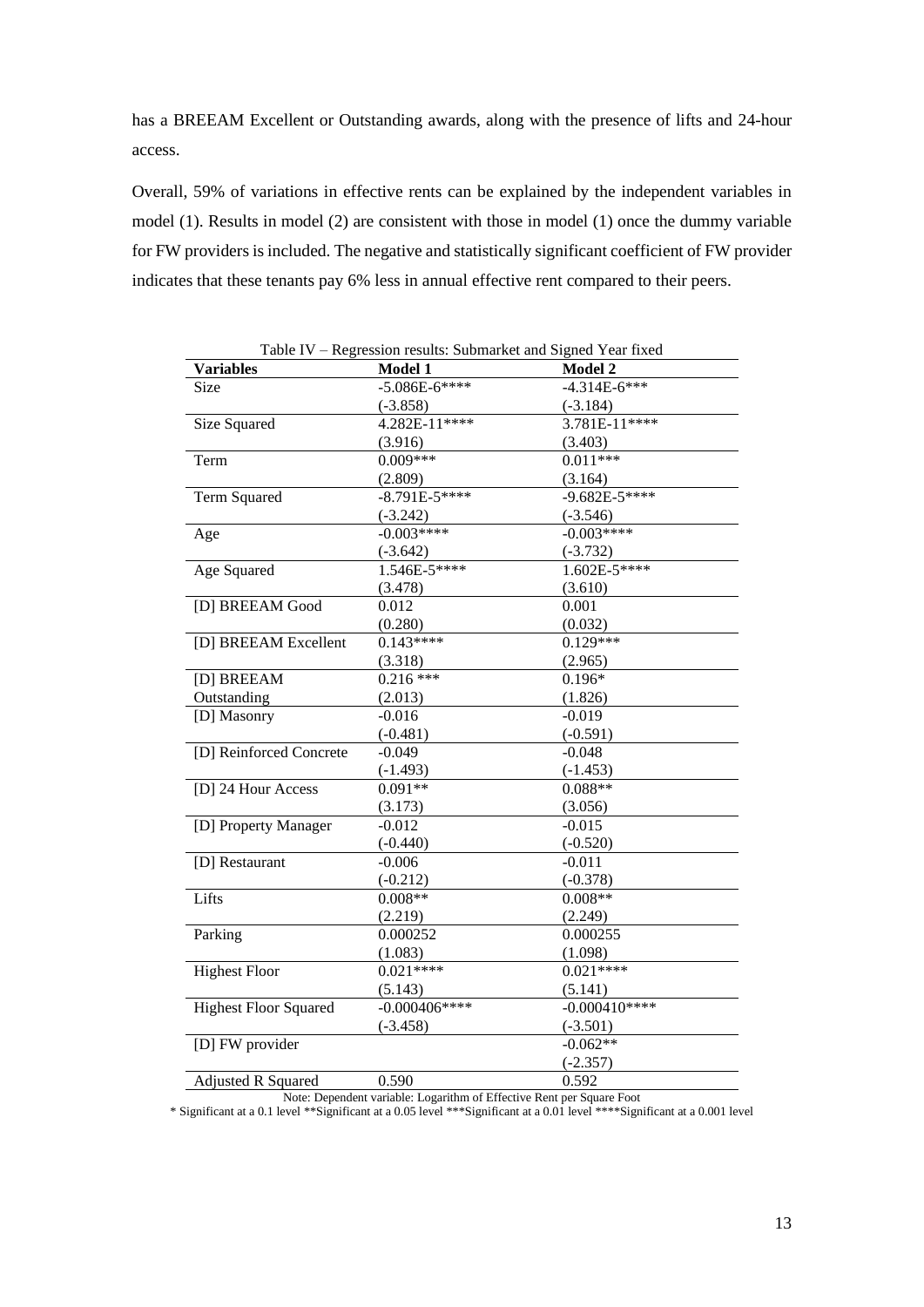Table V shows the regression results of models (3) to (5) estimated with fixed effects at a building and year signed level. The overall goodness of fit improves to 0.697 in Model 3 and the dummy variable 'FW provider' remains to yield a negative and statistically significant coefficient which is very similar to model 2. Model 4 further explores the potential differences in rent among other tenants and FW providers occupying different proportions of the building. The results show that only FW providers that occupy 10% or less of a building pay a discount of 10.6% in rent compared to other tenants, but there are no statistical differences between other tenants and FW providers occupying larger proportions of buildings.

Model (5) tests the main flexible workspace providers in the sample to check if they convey bargaining power to landlords due to the greater amount leased. Only Landmark would get a discount of 14.36%. For other smaller providers, the discount documented was 8.42%,. Such findings seem to reiterate the results found in model (4) as the operators that do not showcase significance occupy greater proportions of the building (WeWork takes 25.36%, Regus 17.47%, The Office Group takes 33.45%), and operators that display significance, occupy smaller proportions of the net internal area (Landmark takes on average 10.54% of the building and other providers take 9.70%).

| <b>Variables</b>             | Model 3      | Model 4      | Model 5       |
|------------------------------|--------------|--------------|---------------|
| Size                         | $-3.300E-6*$ | $-3.652E-6*$ | $-3.676E-6**$ |
|                              | $(-1.894)$   | $(-1.831)$   | $(-2.092)$    |
| Size Squared                 | 3.284E-11**  | 3.541E-11*   | 3.114E-11**   |
|                              | (2.318)      | (1.832)      | (2.181)       |
| Term                         | 0.003        | 0.003        | 0.002         |
|                              | (0.679)      | (0.533)      | (0.390)       |
| Term Squared                 | $-4.936E-5$  | $-4.460E-5$  | $-4.019E-5$   |
|                              | $(-1.422)$   | $(-1.275)$   | $(-1.129)$    |
| <b>Highest Floor</b>         | $0.024***$   | $0.023***$   | $0.023***$    |
|                              | (4.840)      | (4.780)      | (4.774)       |
| <b>Highest Floor Squared</b> | $-0.001***$  | $-0.001***$  | $-0.001***$   |
|                              | $(-3.708)$   | $(-3.656)$   | $(-3.588)$    |
| [D] FW provider              | $-0.063**$   |              |               |
|                              | $(-2.009)$   |              |               |
| $[D]$ FW10                   |              | $-0.112***$  |               |
|                              |              | $(-2.655)$   |               |
| [D] $FW20$                   |              | 0.018        |               |
|                              |              | (0.344)      |               |
| $[D]$ FW30                   |              | $-0.056$     |               |
|                              |              | $(-0.689)$   |               |
| [D] $FW40$                   |              | $-0.060$     |               |
|                              |              | $(-0.682)$   |               |
| [D] $FW50$                   |              | $-0.192$     |               |
|                              |              | $(-1.294)$   |               |
| [D] $FW60$                   |              | $-0.084$     |               |
|                              |              | $(-0.297)$   |               |
| [D] $FW70$                   |              | 0.036        |               |
|                              |              | (0.246)      |               |

Table V – Regression results: Building and Signed Year fixed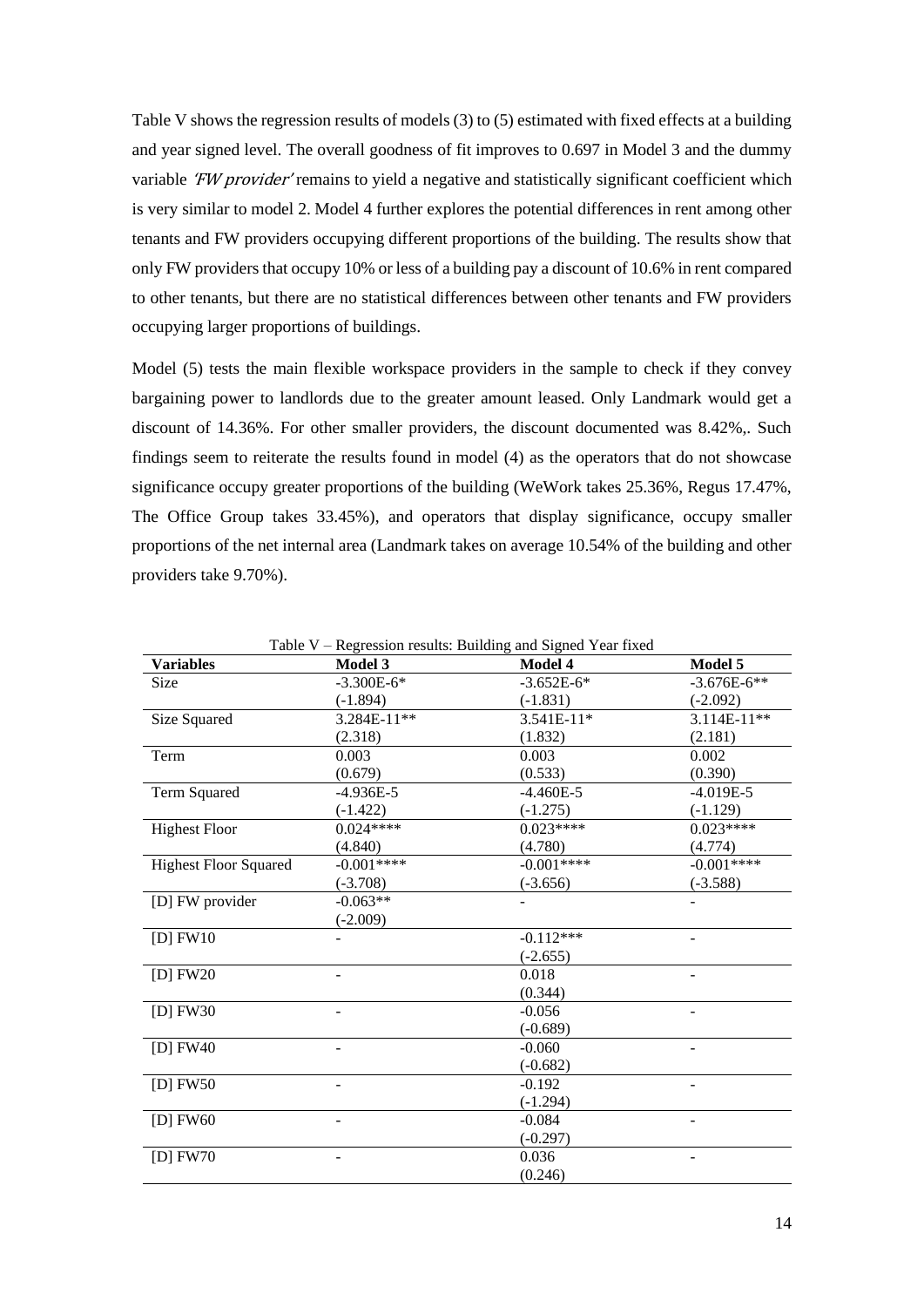| $[D]$ FW80                |                 | $-0.096$   |            |
|---------------------------|-----------------|------------|------------|
|                           |                 | $(-0.229)$ |            |
| $[D]$ FW90                |                 | $-0.413$   |            |
|                           |                 | $(-0.881)$ |            |
| $[D]$ FW100               | $\qquad \qquad$ | $-0.178$   |            |
|                           |                 | $(-0.339)$ |            |
| [D] WeWork                |                 |            | 0.093      |
|                           |                 |            | (1.071)    |
| [D] Regus                 |                 |            | 0.031      |
|                           |                 |            | (0.297)    |
| [D] Landmark              | $\qquad \qquad$ |            | $-0.155**$ |
|                           |                 |            | $(-2.121)$ |
| [D] The Office Group      |                 |            | 0.020      |
|                           |                 |            | (0.184)    |
| [D] Other FW              | ٠               |            | $-0.088**$ |
|                           |                 |            | $(-2.233)$ |
| <b>Adjusted R Squared</b> | 0.697           | 0.696      | 0.699      |

Note: Dependent variable: Logarithm of Effective Rent per Square Foot \* Significant at a 0.1 level \*\*Significant at a 0.05 level \*\*\*Significant at a 0.01 level \*\*\*\*Significant at a 0.001 level

The regression results of models (6) and (7), also estimated with fixed effects at a building and year signed level, are shown in Table VI. The results show that new leases trigger higher rents over renewals, which as seen in the literature, can be due to high landlord's search costs (Wong and Cheung, 2017). However, the negative and statistically significant coefficient of the  $FW \times Lease Type'$  variable, indicates that new leases for flexible workspace providers yield a discount of 13.50%, which might indicate a greater bargaining power of these types of tenants. Model (7) investigates the industry of the other tenants in comparison to flexible workspace providers. The positive and statistically significant coefficients of 'Financials' and 'Real Estate' demonstrate that such industries pay a premium in the effective rent in comparison to 'FW Provider'.

| Table VI – Regression results: Building and Signed Year fixed |              |                |  |  |
|---------------------------------------------------------------|--------------|----------------|--|--|
| Variables                                                     | Model 6      | <b>Model 7</b> |  |  |
| <b>Size</b>                                                   | $-4.65E-6**$ | $-3.221E-6*$   |  |  |
|                                                               | $(-2.041)$   | $(-1.832)$     |  |  |
| Size Squared                                                  | $3.326E-11*$ | $3.3E-11**$    |  |  |
|                                                               | (1.944)      | (2.322)        |  |  |
| Term                                                          | 0.001        | 0.003          |  |  |
|                                                               | (0.197)      | (0.648)        |  |  |
| Term Squared                                                  | $-3.601E-5$  | $-4.658E-5$    |  |  |
|                                                               | $(-0.817)$   | $(-1.337)$     |  |  |
| <b>Highest Floor</b>                                          | $0.023***$   | $0.024***$     |  |  |
|                                                               | (4.699)      | (4.8)          |  |  |
| <b>Highest Floor Squared</b>                                  | $-0.001***$  | $-0.001***$    |  |  |
|                                                               | $(-3.517)$   | $(-3.743)$     |  |  |
| [D] Lease Type                                                | $0.117*$     |                |  |  |
|                                                               | (1.727)      |                |  |  |
| [D] Deal Type                                                 | $-0.021$     |                |  |  |
|                                                               | $(-0.516)$   |                |  |  |
| Lease Type x Vacancy Rate Submarket <sup>+</sup>              | $-0.005$     |                |  |  |
|                                                               | (-0.054)     |                |  |  |
| Lease Type x Size <sup>+</sup>                                | 0.039        |                |  |  |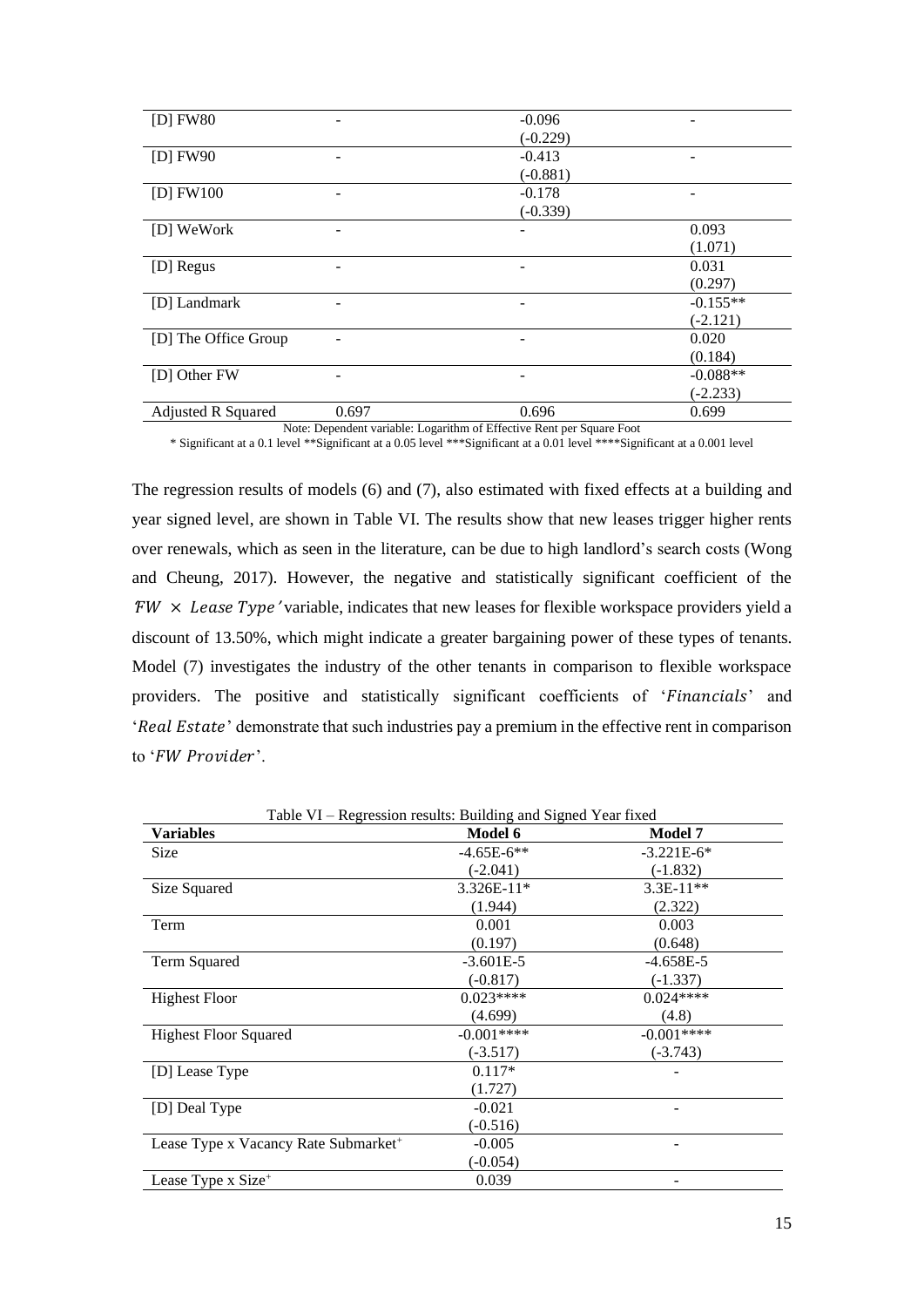|                                | (0.904)                  |                          |
|--------------------------------|--------------------------|--------------------------|
| Lease Type x Term <sup>+</sup> | $-0.012$                 |                          |
|                                | $(-0.322)$               |                          |
| Lease Type x [D]Upmarket       | $-0.059$                 |                          |
|                                | $(-0.726)$               |                          |
| FW x Lease Type                | $-0.145**$               |                          |
|                                | $(-1.995)$               |                          |
| FW x Term                      | 0.004                    |                          |
|                                | (0.600)                  |                          |
| FW x Size                      | 2.021E-6                 | $\overline{\phantom{a}}$ |
|                                | (1.124)                  |                          |
| [D] Communication Services     |                          | 0.111                    |
|                                |                          | (1.407)                  |
| [D] Consumer Discretionary     | $\overline{\phantom{0}}$ | 0.040                    |
|                                |                          | (1.012)                  |
| [D] Consumer Staples           |                          | 0.040                    |
|                                |                          | (0.222)                  |
| [D] Energy                     |                          | 0.017                    |
|                                |                          | (0.240)                  |
| [D] Financials                 | ÷                        | $0.136***$               |
|                                |                          | (3.577)                  |
| [D] Health Care                |                          | 0.049                    |
|                                |                          | (0.685)                  |
| [D] Industrials                |                          | 0.053                    |
|                                |                          | (1.471)                  |
| [D] Information Technology     |                          | 0.047                    |
|                                |                          | (0.971)                  |
| [D] Materials                  |                          | 0.271                    |
|                                |                          | (1.268)                  |
| [D] Real Estate (excluding FW) |                          | $0.116*$                 |
|                                |                          | (1.798)                  |
| Adjusted R Squared             | 0.696                    | 0.7                      |

### **6. Discussion and Conclusion**

The current paper has filled the gap in the literature by presenting empirical evidence of how landlords perceive flexible workspace providers as tenants by analysing their rents. To this end, hedonic analysis was adopted to compare the effective rent providers pay in relation to other tenants within the same building. From a statistical perspective, there were three possibilities. First, providers could show a positive statistical significance, meaning that their tenancy would be considered risky, which would trigger a premium on the effective rent. Second, flexible workspace providers could display a negative statistical significance, meaning that their tenancy would be seen as a benefit that would trigger a discount in the effective rent or FW providers have strong bargaining power. Finally, in case of no significance, it would not be possible to draw a conclusion and flexible workspace providers as tenants might pay higher, lower, or equivalent rents in comparison to their peers.

This paper started with the reasons why providers might be treated by landlords as risks or benefits and while the literature seemed to make a stronger case for flexible workspace providers as risks,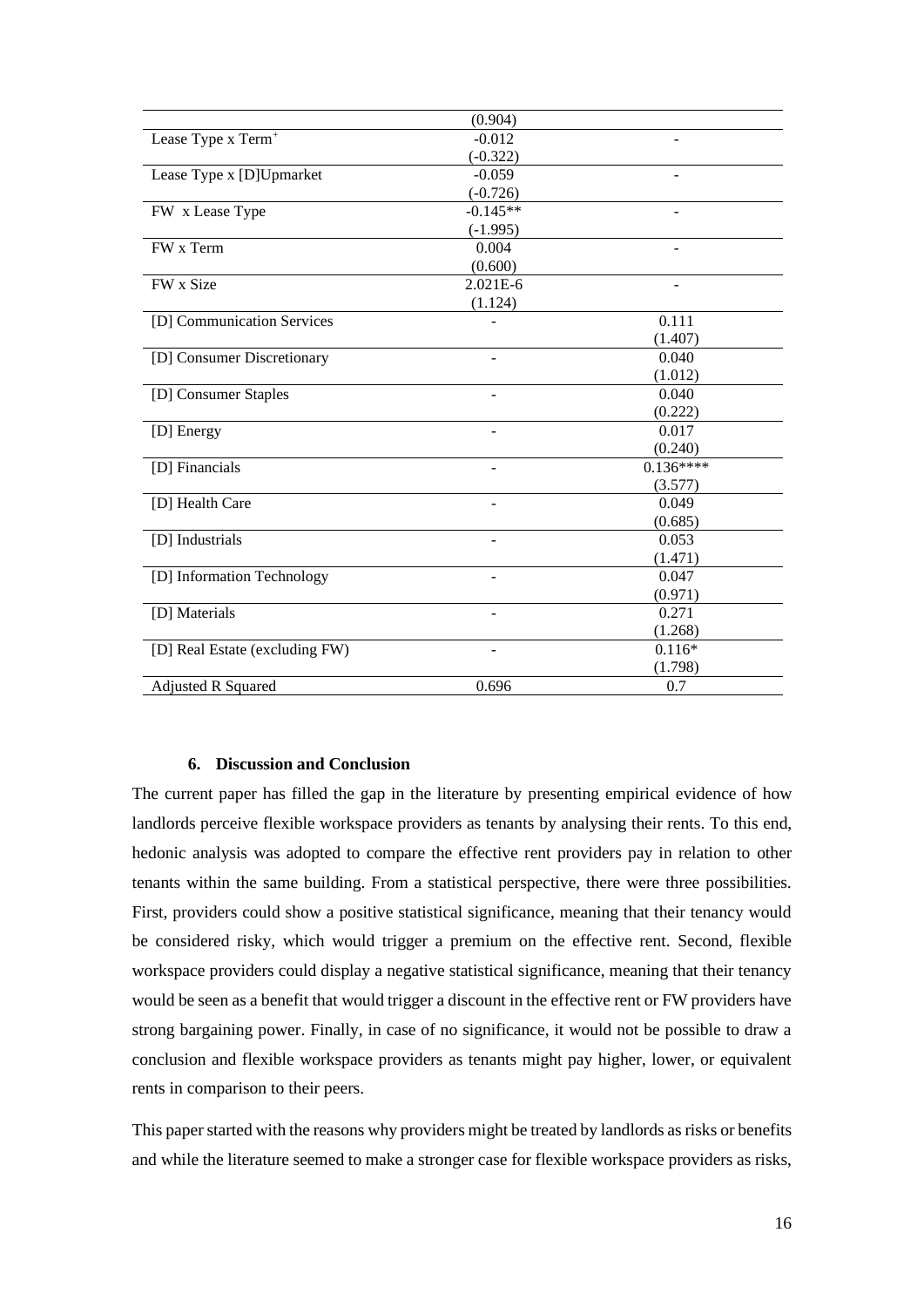the findings of this study argue otherwise. It was found a negative statistically and economically significant relationship between flexible workspace tenancy and effective rents in the London market from 2011 to 2021 which indicates that these tenants pay 6% less in annual effective rent compared to their peers. Such a finding could suggest that this type of tenant might be seen as a benefit from the landlord's perspective which would trigger a discount in rent.

However, when analysing the proportion of the building occupied by such tenants, occupancy up to 10% yielded lower rents, suggesting that greater exposure to the segment might not be perceived as desirable by landlords. Such finding concurs with the results when we analyse the main players in the London market. Neither WeWork, Regus, or The Office Group showcased a statistical significance. However, a discount was found for Landmark and smaller providers, who tend to occupy lower proportions of the net internal area of buildings in the sample. This finding seems to indicate that exposure to the FW sector is perceived as advantageous to the building up to a certain level of occupancy.

We also observed that overall, new leases trigger a premium of about 12% in effective rents in comparison to renewals. This might be due to high landlord's search cost during high vacancy rate periods or when the space to be let is large and demand are less elastic. However, we recorded that when the new lease is to an FW provider, it conveys a discount of 13.5%, over renewals to FW providers and new leases or renewals to other tenants, a finding that indicates the bargaining powers of FW providers in new leases.

When comparing the tenant's industries, we found that finance and real estate tenants pay more rent than flexible workspace providers within the same building. Finance and real estate tenants include those with strong covenant strength, like The Royal Bank of Scotland, Morgan Stanley UK and Great Portland Estates. While one might expect them to get a discount in rent due to their stronger bargaining power, as seen in the literature, these firms are likely to occupy top-quality properties (a characteristic that is not observed in the dataset) and the observed premium in rent is subject to further research. The study also sheds some light on the impact of the pandemic in the FW sector showing that in 2020 and up until April 2021, only two leases were recorded in the sample. However, since the number of observations in that period were so few, no conclusion could be made regarding the impact on effective rents. We further document that FW providers take, on average, about 7,000 square feet more space than other tenants and that their leases are more than 2 years longer on average.

The most important contribution of this study is that it provides evidence on the relationship and negotiation dimensions between landlords and flexible workspace providers as tenants, a topic that does not have major coverage in the literature. This study aimed to further investigate whether rents paid by FW operators are systematically different from those paid by other office tenants.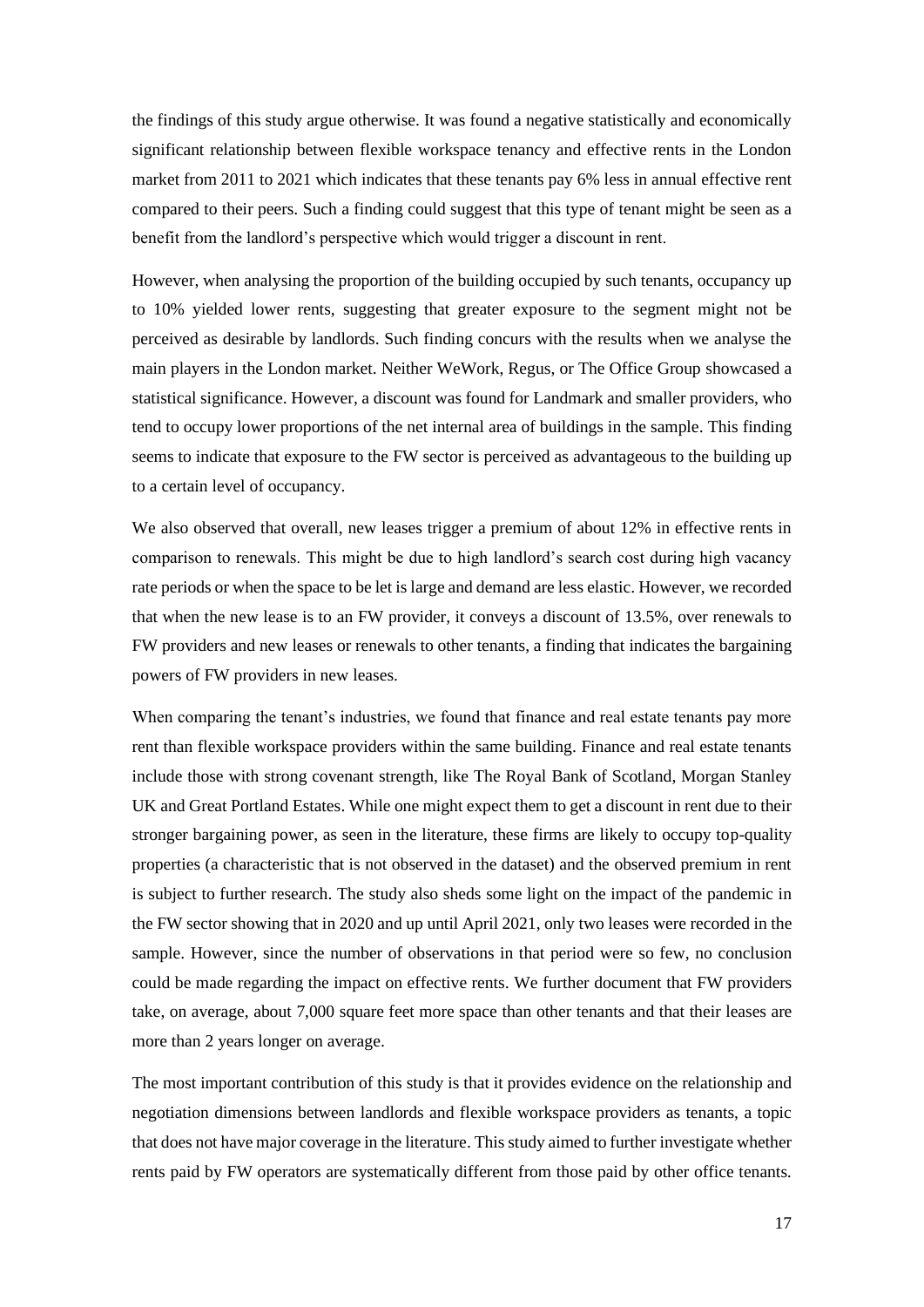Over different models we observed great robustness of the variables regarding flexible workspace tenancy, once whenever significant, FW providers trigger discounts ranging from 6% to 14.36%. This analysis has the potential to identify how providers are perceived in the market and offers both academics and practitioners valuable insights. Thus, future research should continue to analyse the FW sector from different perspectives using different methodologies and sources of information. For instance, more in-depth studies and interviews with landlords renting spaces to FW providers would allow to understand the reasons why they charge FW tenants differently; besides, it should be interesting to explore if landlords and other tenants within the same building see the presence of a FW provider as a benefit. In addition, it is important to measure the impact of the Covid-19 pandemic on the relationship between providers and landlords, both in terms of lease conditions and management agreement options. Another issue that might be worth exploring is the occupancy levels of flexible workspaces by corporations, as they might integrate more FW in their portfolio as the aftermath of the pandemic and the forced experiment of working from home.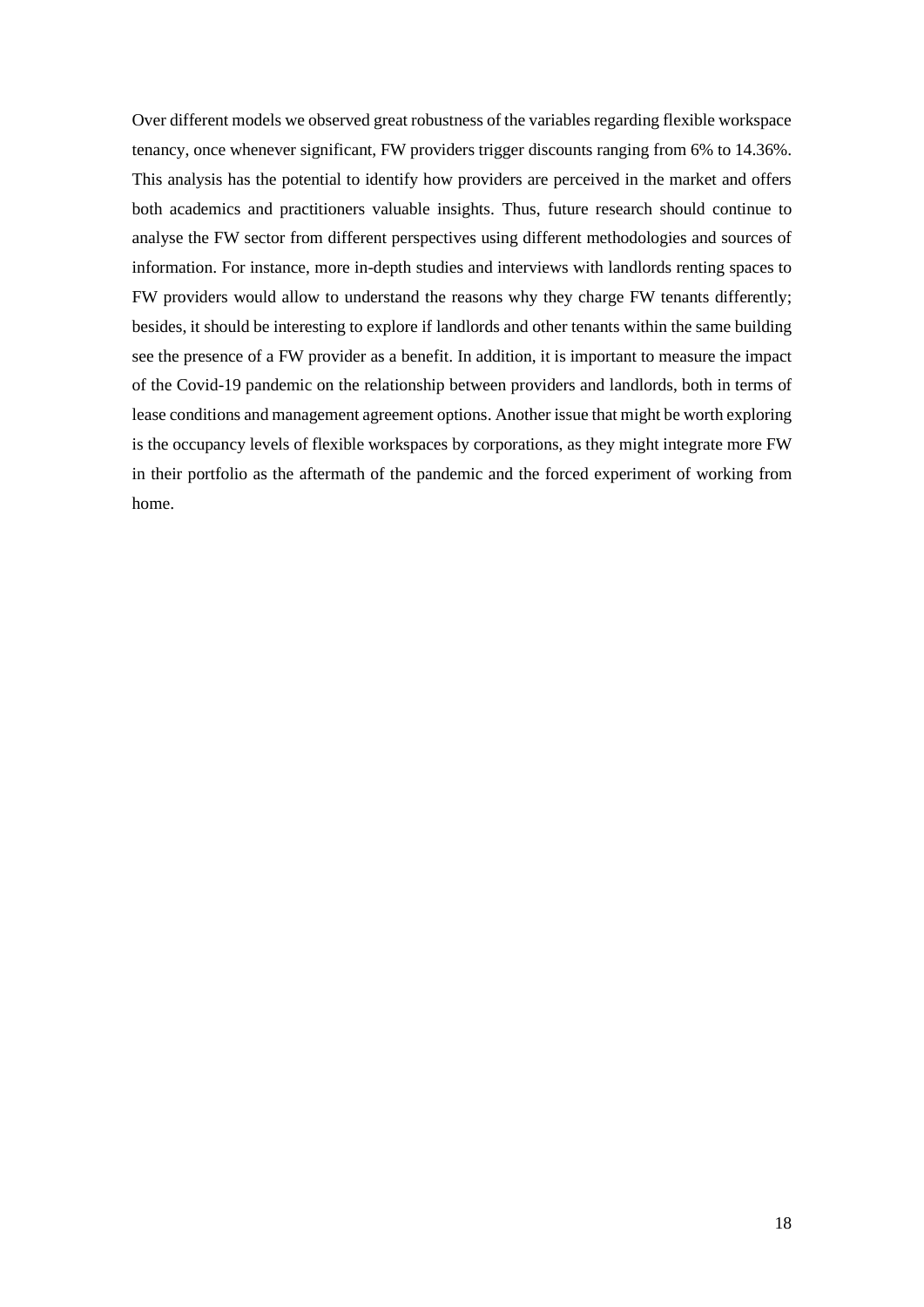#### **References**

Avison Young (2019) *Avoid a void: How landlords are responding to the serviced offices boom*. Available at:  $\alpha$ 

https://www.avisonyoung.co.uk/documents/38901/59345308/Avoid+a+void.pdf/403143d4- 1083-422d-8963-6310f4a2225b (Accessed: April 8, 2021).

Barker, D. (2003) "Length of residence discounts, turnover, and demand elasticity. Should longterm tenants pay less than new tenants?," *Journal of Housing Economics*, 12(1), pp. 1–11. doi:10.1016/S1051-1377(03)00002-0.

Baum, A. (2017) *PropTech 3.0: the future of real estate*. Oxford. Available at: https://www.sbs.ox.ac.uk/sites/default/files/2018-07/PropTech3.0.pdf (Accessed: April 18, 2021).

Benjamin, J.D., Boyle, G.W. and Sirmans, C.F. (1992) "Price discrimination in shopping center leases," *Journal of Urban Economics*, 32(3), pp. 299–317. doi:10.1016/0094-1190(92)90020-L.

Bilandzic, M. and Foth, M. (2013) "Libraries as coworking spaces: Understanding user motivations and perceived barriers to social learning," *Library Hi Tech*, 31(2), pp. 254–273. doi:10.1108/07378831311329040.

Bockmann, R. (2020) *Flex-office Provider Knotel Facing Lawsuits*, *The Real Deal*. Available at: https://therealdeal.com/2020/12/01/evictions-unpaid-vendors-and-back-rent-lawsuits-mountingagainst-knotel/ (Accessed: April 19, 2021).

Bracke, P., Pinchbeck, E.W. and Wyatt, J. (2018) "The Time Value of Housing: Historical Evidence on Discount Rates," *The Economic Journal*, 128(613), pp. 1820–1843. doi:10.1111/ECOJ.12501.

Bradshaw, T. (2020) "TechHub, once the heart of London's start-up scene, goes bust ," *Financial Times*. Available at: https://www.ft.com/content/6375f8ff-c306-4e56-8175-65c8f7b917f7 (Accessed: April 19, 2021).

Brennan, T.P., Cannaday, R.E. and Colwell, P.F. (1984) "Office Rent in the Chicago CBD," *Real Estate Economics*, 12(3), pp. 243–260. doi:10.1111/1540-6229.00321.

Capdevila, I. (2014) "Different Inter-Organizational Collaboration Approaches in Coworking Spaces in Barcelona," *SSRN Electronic Journal* [Preprint]. doi:10.2139/ssrn.2502816.

CBRE (2019) *The Property Value Implications of Flexible Space*. Available at: https://www.cbre.us/research-and-reports/US-Property-Value-Implications-of-Flexible-Space-January-2019 (Accessed: October 23, 2019).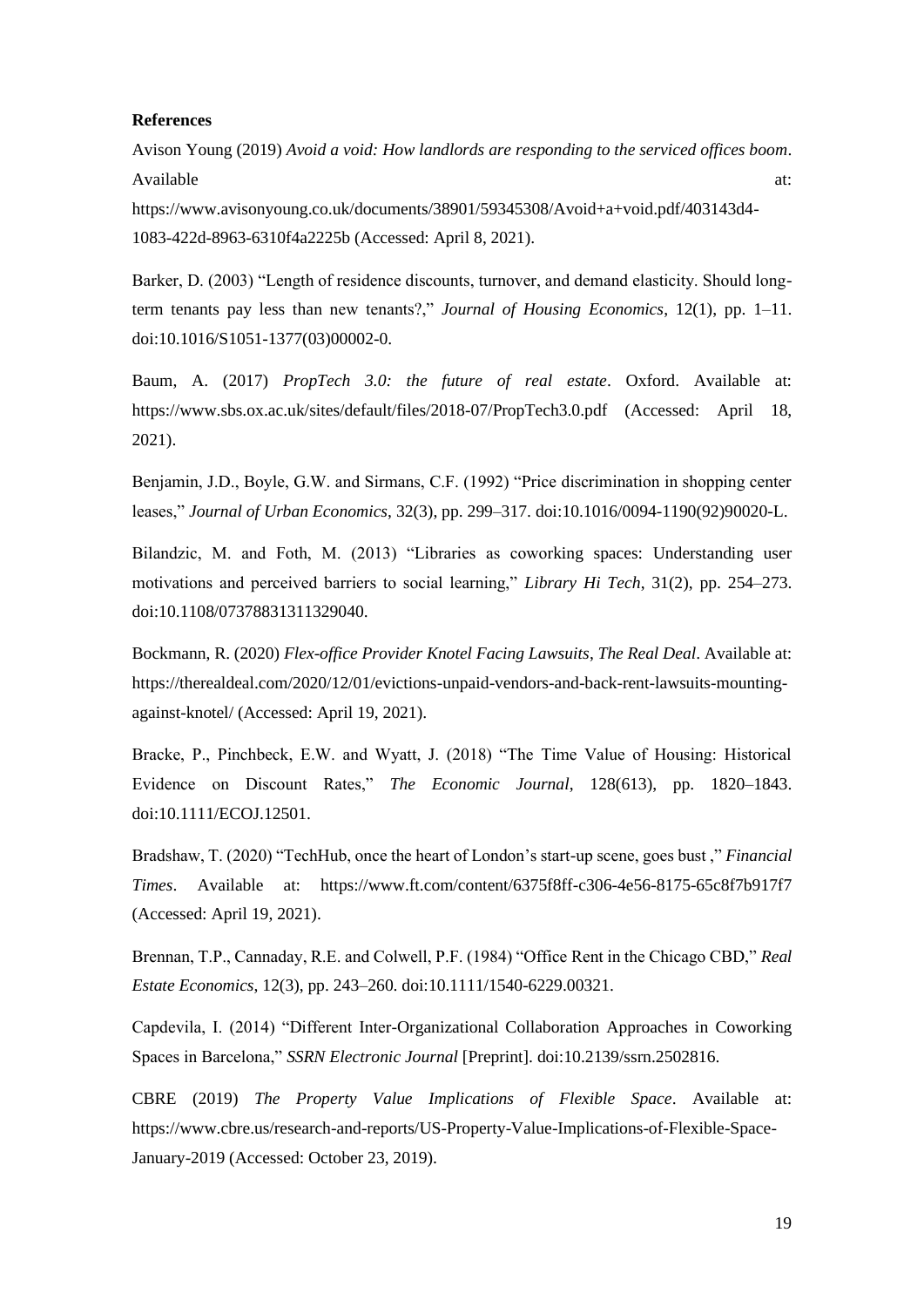Chegut, A., Eichholtz, P. and Kok, N. (2011) *The Value of Green Buildings New Evidence from the United Kingdom*.

Chegut, A. and Langen, M. (2019) "The Financial Impacts of Coworking: Rental Prices and Market Dynamics in the Commercial Office Market," *SSRN Electronic Journal* [Preprint]. doi:10.2139/ssrn.3481142.

Crosby, N., Gibson, V. and Murdoch, S. (2003) "UK Commercial Property Lease Structures: Landlord and Tenant Mismatch," *Urban Studies*, 40(8), pp. 1487–1516. doi:10.1080/0042098032000094405.

Cushman & Wakefield (2018) *Coworking and flexible office: additive of disruptive to the office market?* Available at: https://www.cushmanwakefield.com/en/united-states/insights/2018 coworking-report (Accessed: November 1, 2021).

Cushman & Wakefield (2022) *Flexible office in the changing workplace*. Available at: https://cushwake.cld.bz/2022-Flex-Office-Changing-Workplace (Accessed: February 11, 2022).

Dittmer, E.P. and D'Souza, R. (2020) *Coworking Doesn't Pose a Contagion Threat to the Office Real Estate Industry, but There Are Risks for Landlords*. Available at: https://www.dbrsmorningstar.com/research/356779/coworking-doesnt-pose-a-contagion-threatto-the-office-real-estate-industry-but-there-are-risks-for-landlords (Accessed: April 12, 2021).

Donner, H. and Loh, T.H. (2019) "Does the Starbucks effect exist? Searching for a relationship between Starbucks and adjacent rents," *Property Management*, 37(4), pp. 562–578. doi:10.1108/PM-01-2019-0004.

Dunse, N. and Jones, C. (1998) "A hedonic price model of office rents," *Journal of Property Valuation and Investment*, 16(3), pp. 297–312.

Flath, D. (1980) "The economics of short-term leasing," *Economic inquiry*, 18(2), pp. 247–259. doi:10.1111/J.1465-7295.1980.TB00573.X.

Fuerst, F. and Mcallister, P. (2011) "Green Noise or Green Value? Measuring the Effects of Environmental Certification on Office Values," *Real Estate Economics*, 39, pp. 45–69. doi:10.1111/j.1540-6229.2010.00286.x.

Fuerst, F., McAllister, P. and Murray, C.B. (2011) "Designer Buildings: Estimating the Economic Value of 'Signature' Architecture," *Environment and Planning A: Economy and Space*, 43(1), pp. 166–184. doi:10.1068/a43270.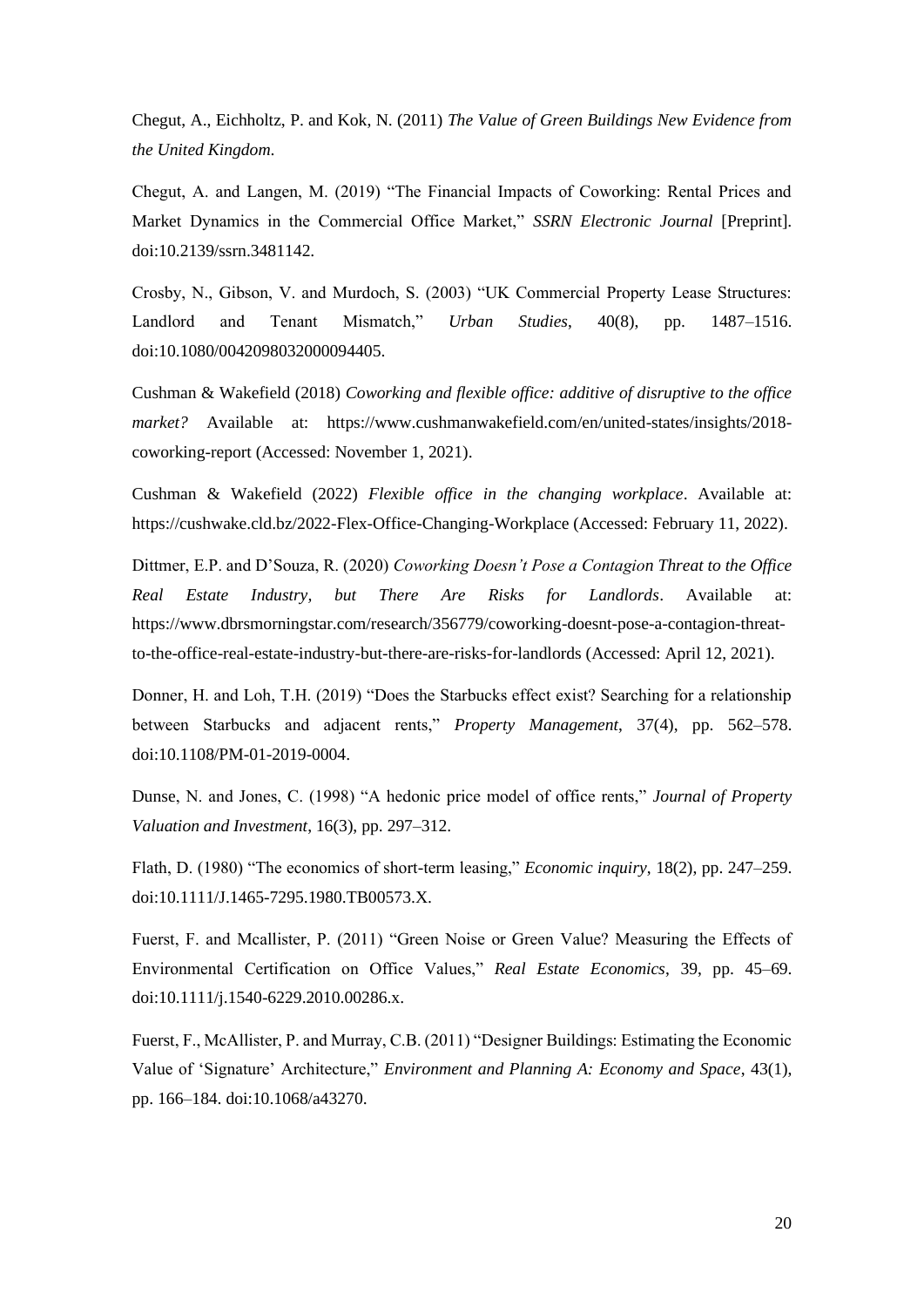Fuzi, A. (2015) "Co-working spaces for promoting entrepreneurship in sparse regions: The case of South Wales," *Regional Studies, Regional Science*, 2(1), pp. 462–469. doi:10.1080/21681376.2015.1072053.

Garrett, L.E., Spreitzer, G.M. and Bacevice, P.A. (2017) "Co-constructing a Sense of Community at Work: The Emergence of Community in Coworking Spaces," *Organization Studies*, 38(6), pp. 821–842. doi:10.1177/0170840616685354.

Golding, C. (2019) *Valuation of Flexible Workspace*. London. Available at: www.rics.orgISBN9781783213771 (Accessed: October 23, 2019).

Goodman, A.C. and Kawai, M. (1985) "Length-of-Residence Discounts and Rental Housing Demand: Theory and Evidence," 61(2), pp. 93–105.

Green, R. (2014) "Collaborate or Compete: How Do Landlords Respond to the Rise in Coworking?," *Cornell Real Estate Review*, 12, pp. 52–59. Available at: https://scholarship.sha.cornell.edu/crer (Accessed: October 23, 2019).

Haas, G.C. (1922) *A Statistical Analysis of Farm Sales in Blue Earth County, Minnesota, as a Basis for Farm Land Appraisal*. Available at: http://conservancy.umn.edu/handle/11299/179691 (Accessed: April 13, 2021).

Halvitigala, D., Antoniades, H. and Eves, C. (2019) "The rise of coworking and their implications on traditional leasing models," in *Twenty Fifth Annual Pacific-Rim Real Estate Society Conference*. Melbourne, pp. 1–11.

Hinchliffe, R. (2020) "London's start-up co-working space TechHub goes bust," *FinTech Futures*. Available at: https://www.fintechfutures.com/2020/08/londons-start-up-co-workingspace-techhub-goes-bust/ (Accessed: April 19, 2021).

IPF (2020) *Property Ownership in a Flexible World*. London. Available at: https://www.ipf.org.uk/static/uploaded/dce81df9-a1a8-4bc5-a1a8aff2b3a8a7f7.pdf (Accessed: April 5, 2021).

Ivaldi, S. (2017) *Understanding coworking: between typology and contradiction*. Available at: http://tesionline.unicatt.it/bitstream/10280/35572/1/Tesiphd\_completa\_Ivaldi\_PDF.pdf (Accessed: January 17, 2020).

Jamal, A.C. (2018) "Coworking spaces in mid-sized cities: A partner in downtown economic development," *Environment and Planning A: Economy and Space*, 50(4), pp. 773–788. doi:10.1177/0308518X18760857.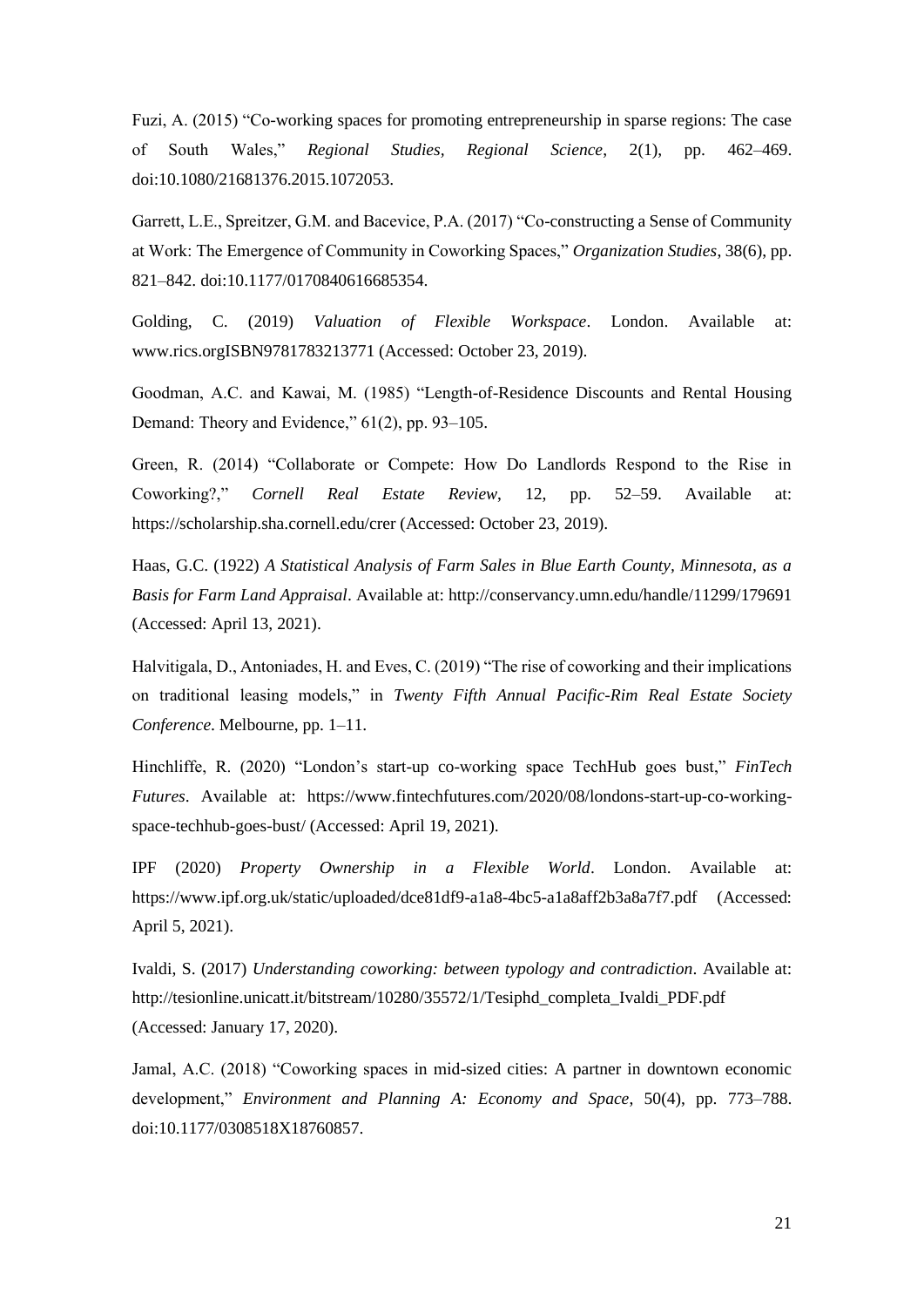JLL (2021) *The future of flex*. Available at: https://www.jll.co.uk/en/trends-andinsights/research/the-future-of-flex (Accessed: February 9, 2022).

Johnston, W. and D'Souza, R. (2019) *How Morningstar Handles the Unique Risks WeWork Tenants Present to Office Properties*. Available at: www.morningstarcreditratings.com (Accessed: April 6, 2021).

Kern, A. (2019) *How Landlords Are Reaping the Benefits of Coworking*, *Commerical Property Executive*. Available at: https://www.cpexecutive.com/post/how-landlords-are-reaping-thebenefits-of-coworking/ (Accessed: April 2, 2021).

Kojo, I. and Nenonen, S. (2016) "Typologies for co-working spaces in Finland-what and how?," *Facilities*, 34(5–6), pp. 302–313. doi:10.1108/F-08-2014-0066.

Kojo, I. and Nenonen, S. (2017) "Evolution of co-working places: drivers and possibilities," *Intelligent Buildings International*, 9(3), pp. 164–175. doi:10.1080/17508975.2014.987640.

Larsen, E.R. and Sommervoll, D.E. (2009) "The impact on rent from tenant and landlord characteristics and interaction," *Regional Science and Urban Economics*, 39(3), pp. 316–322. doi:10.1016/J.REGSCIURBECO.2008.10.004.

Lorne, C. (2019) "The limits to openness: Co-working, design and social innovation in the neoliberal city:," *https://doi.org/10.1177/0308518X19876941*, 52(4), pp. 747–765. doi:10.1177/0308518X19876941.

Mariotti, I., Akhavan, M. and Matteo, D. Di (2021) "The Geography of Coworking Spaces and the Effects on the Urban Context: Are Pole Areas Gaining?" doi:10.1007/978-3-030-63443-8\_10.

McConnell, J.J. and Schallheim, J.S. (1983) "Valuation of asset leasing contracts," *Journal of Financial Economics*, 12(2), pp. 237–261. doi:10.1016/0304-405X(83)90037-5.

Merkel, J. (2015) "Coworking in the City," *ephemera: theory & politics in organization*, 15(1), pp. 121–139.

Midolo, E. (2019) *The rise and fall of WeWork*, *Property Week*. Available at: https://www.propertyweek.com/insight/the-rise-and-fall-of-wework/5104985.article (Accessed: April 8, 2021).

Miller, M.H. and Upton, C.W. (1976) "Leasing, Buying, and the Cost of Capital Services," *Source: The Journal of Finance*, 31(3), pp. 761–786.

Morgan Stanley (2018) *Coworking, Friend or Foe?* Available at: https://www.morganstanley.com/im/publication/insights/investmentinsights/ii\_coworkingfriendorfoe\_us.pdf (Accessed: October 23, 2019).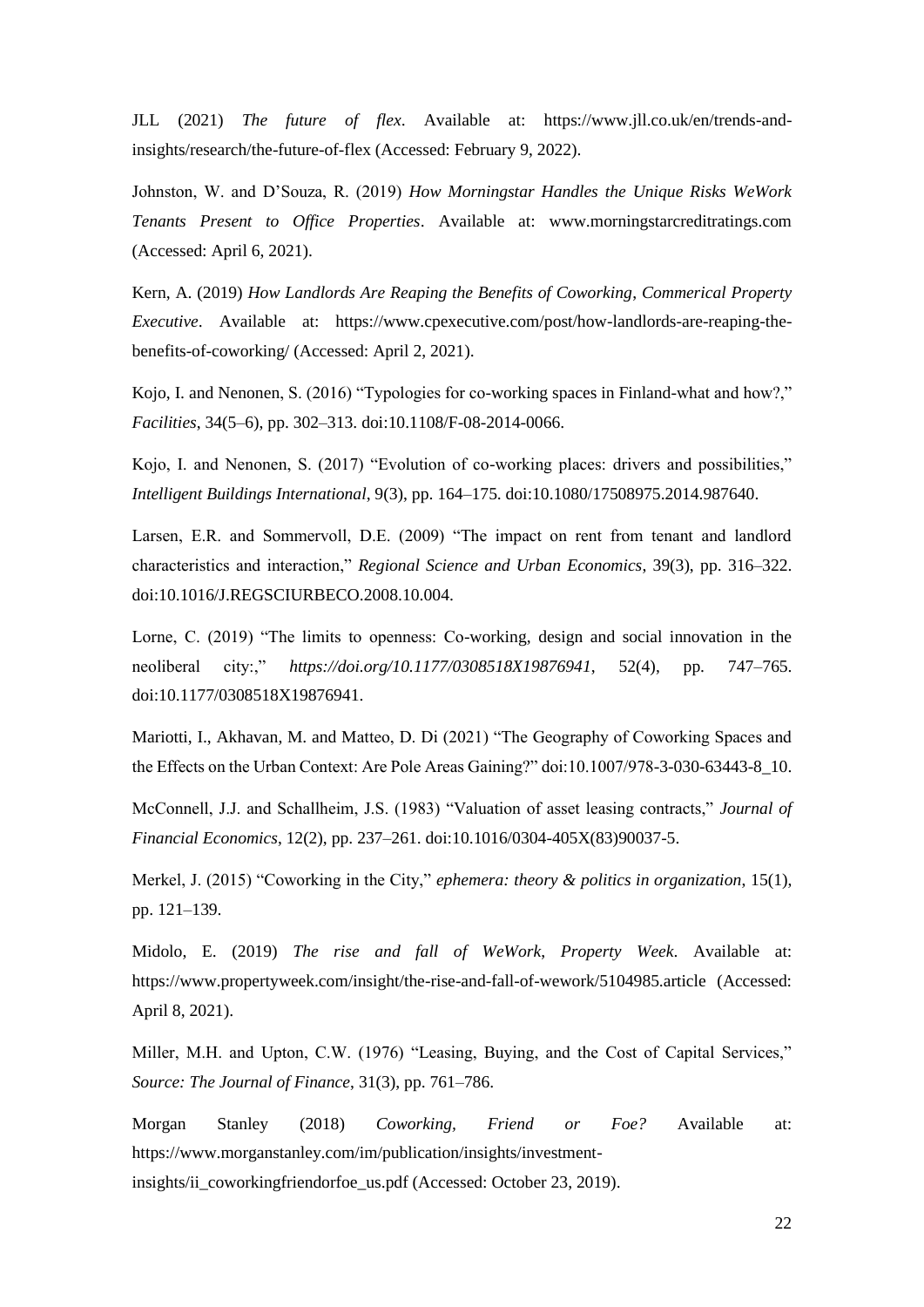MSCI (2020) *Global Industry Classification Standard (GICS®) Methodology: Guiding Principles and Methodology for GICS*. Available at: https://www.msci.com/documents/1296102/11185224/GICS+Methodology+2020.pdf/9caadd09 -790d-3d60-455b-2a1ed5d1e48c?t=1578405935658 (Accessed: November 3, 2021).

Nase, I., van Assendelft, N. and Remøy, H. (2018) "Rent Premiums and Vertical Sorting in Amsterdam's Multi-Tenant Office Buildings," *The Journal of Real Estate Finance and Economics 2018 59:3*, 59(3), pp. 419–460. doi:10.1007/S11146-018-9684-X.

Peter Pashigian, B. and Gould, E.D. (1998) "Internalizing externalities: the pricing of space in shopping malls," *The Journal of Law and Economics* [Preprint].

Porumb, V.A., Maier, G. and Anghel, I. (2020) "The impact of building location on green certification price premiums: Evidence from three European countries," *Journal of Cleaner Production*, 272, pp. 1–11. doi:10.1016/j.jclepro.2020.122080.

Rizzi, N. (2020a) *Landlord IGS Realty Sues Breather for \$91K in Unpaid Rent at Garment District Outpost* , *Commercial Observer*. Available at: https://commercialobserver.com/2020/12/breather-coworking-landlord-rent-lawsuit/ (Accessed: April 19, 2021).

Rizzi, N. (2020b) *Landlord Pink Stone Capital Sues Breather to Get It Out of SoHo Building*, *Commercial Observer*. Available at: https://commercialobserver.com/2020/12/pink-stonecapital-breather-soho-building/ (Accessed: April 19, 2021).

Savills (2021) *Landlord Flex Survey: UK Commercial - February 2021*. Available at: https://www.savills.com/research\_articles/255800/311419-0 (Accessed: April 9, 2021).

Seo, J. *et al.* (2017) "Priorities of coworking space operation based on comparison of the hosts and users' perspectives," *Sustainability (Switzerland)*, 9(8). doi:10.3390/su9081494.

Silcoff, S. (2020) "Breather abandons hundreds of leases as Montreal flexible workspace provider pivots to tech-only play ," *The Globe and Mail*. Available at: https://www.theglobeandmail.com/business/article-breather-hopes-for-second-wind-asmontreal-flexible-workspace-provider/?ref=premium (Accessed: April 19, 2021).

Smith, C.W. and MacDonald Wakeman, L. (1985) "Determinants of Corporate Leasing Policy," *Source: The Journal of Finance*, 40(3), pp. 895–908.

Spinuzzi, C. (2012) "Working Alone, Together: Coworking as Emergent Collaborative Activity," *Journal of Business and Technical Communication*, 26(4), pp. 399–441. doi:10.1177/1050651912444070.